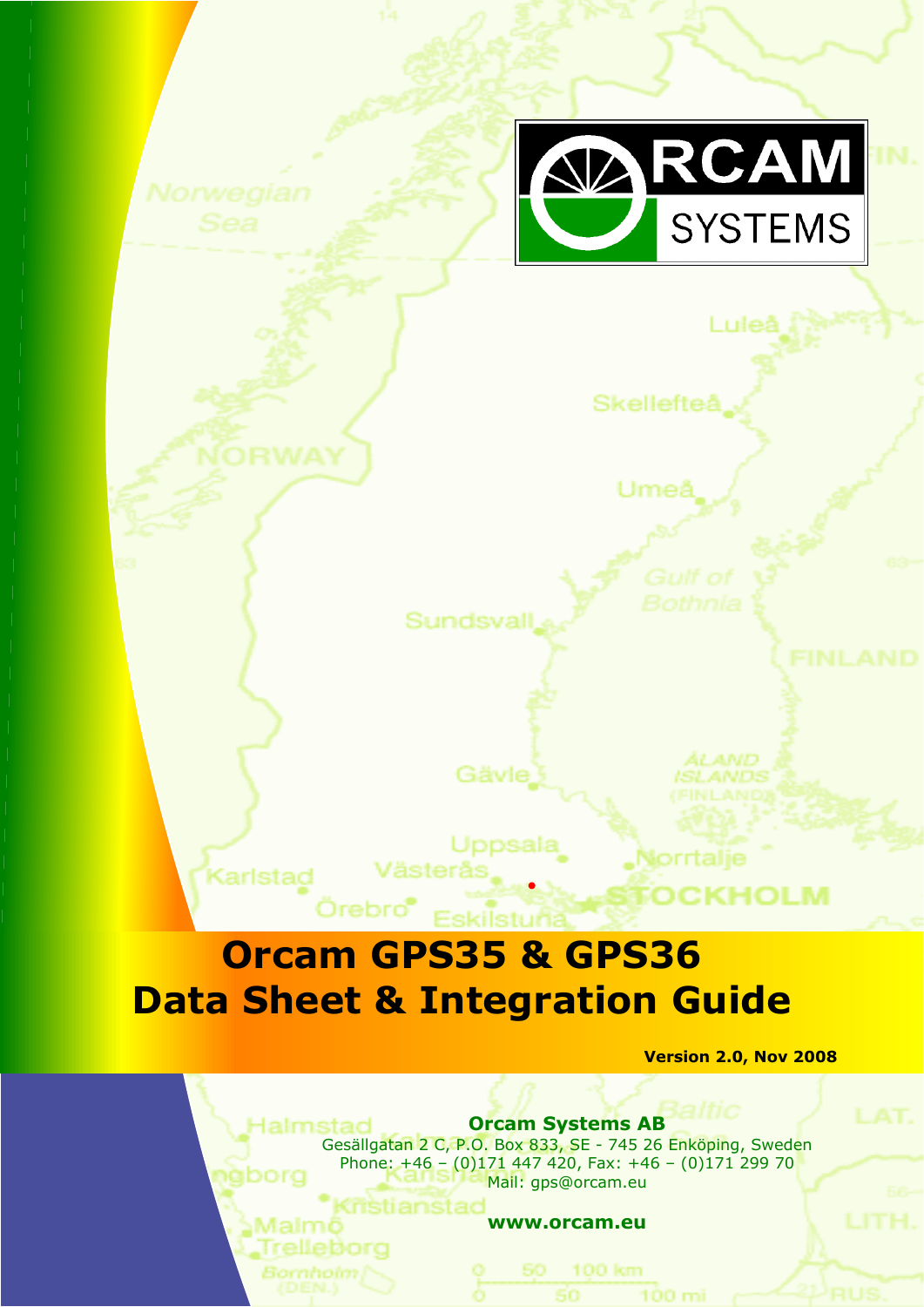#### **Table of Content**

|    | 1.1 | Overview                                                                       |       |
|----|-----|--------------------------------------------------------------------------------|-------|
|    | 1.2 | Main features                                                                  |       |
|    |     | 1.3 Part numbering                                                             |       |
|    |     |                                                                                | pg. 4 |
|    |     | 2.1 Electrical Specification                                                   |       |
|    |     | 2.1.1 Logic Interface Specifications                                           |       |
|    |     | 2.2 Environmental Specifications                                               |       |
|    |     | 2.3 GPS35 & GPS36 Operational Modes                                            |       |
|    |     | 2.4 GPS35 & GPS36 Low Power Mode operation<br>2.4.1 User-controlled on and off |       |
|    |     | 2.4.2 Adaptive TricklePower Mode                                               |       |
|    |     | 2.4.3 Push-to-Fix                                                              |       |
|    |     | 2.5 SiRF GSWLT3 GPS Software                                                   |       |
|    |     | 2.5.1 GPS Operating Parameters                                                 |       |
|    |     | 2.5.2 GPS Operation Compromises                                                |       |
|    |     | 2.5.3 Operating Modes                                                          |       |
|    |     | 2.5.3.1 Altitude Hold Mode                                                     |       |
|    |     | 2.5.3.2 Degraded Mode                                                          |       |
|    |     | 2.5.3.3 Dead Reckoning                                                         |       |
|    |     | 2.5.3.4 Static Navigation                                                      |       |
|    |     |                                                                                |       |
|    | 3.1 | Signal Interface description                                                   |       |
|    | 3.2 | Pin out & recommended pad layout                                               |       |
|    |     |                                                                                |       |
|    |     | 4.1 Simple connection diagram for GPS35 & GPS36                                |       |
|    |     | 4.1.1 Power Supply considerations                                              |       |
|    |     | 4.1.2 Hibernate mode control using the PWR pin                                 |       |
|    | 4.2 | System board layout                                                            |       |
|    |     | 4.2.1 Grounding                                                                |       |
|    |     | 4.2.2 Integrating in systems with GSM transmitters and/or CPUs                 |       |
|    | 4.3 | Antenna Considerations                                                         |       |
|    | 4.4 | Antenna micro strip design                                                     |       |
|    | 4.5 | Navigation Messages (Serial port)                                              |       |
|    |     | 4.5.1 NMEA-0183 Messages                                                       |       |
|    |     | 4.5.2 SiRF Binary Protocol Messages                                            |       |
|    |     |                                                                                |       |
|    | 5.1 | Theory of operation                                                            |       |
|    | 5.2 | <b>Basic Operation</b>                                                         |       |
|    | 5.4 | 5.3 GPS Performance Considerations                                             |       |
|    |     | Antenna<br>5.4.1 Active or Passive antenna                                     |       |
|    |     | 5.4.2 Antenna Matching                                                         |       |
|    |     | 5.4.3 Patch Antennas                                                           |       |
|    |     | 5.4.4 Helix Antennas                                                           |       |
|    |     | 5.4.5 Patch or Helix                                                           |       |
|    | 5.5 | Interference issues                                                            |       |
|    |     | 5.5.1 Noise sources                                                            |       |
|    | 5.6 | Reducing Digital Noise Sources                                                 |       |
|    |     | 5.6.1 Power and Ground Planes                                                  |       |
|    |     | 5.6.2 High Speed Signal Lines                                                  |       |
|    |     | 5.6.3 Decoupling Capacitors                                                    |       |
|    |     | 5.6.4 Shielding                                                                |       |
|    |     | 5.6.5 Feed through Capacitors                                                  |       |
|    |     |                                                                                |       |
|    | 6.1 | <b>Related Documents</b>                                                       |       |
|    | 6.2 | SiRF Demo Evaluation software                                                  |       |
|    | 6.3 | <b>Evaluation Kit</b>                                                          |       |
| 6. |     |                                                                                |       |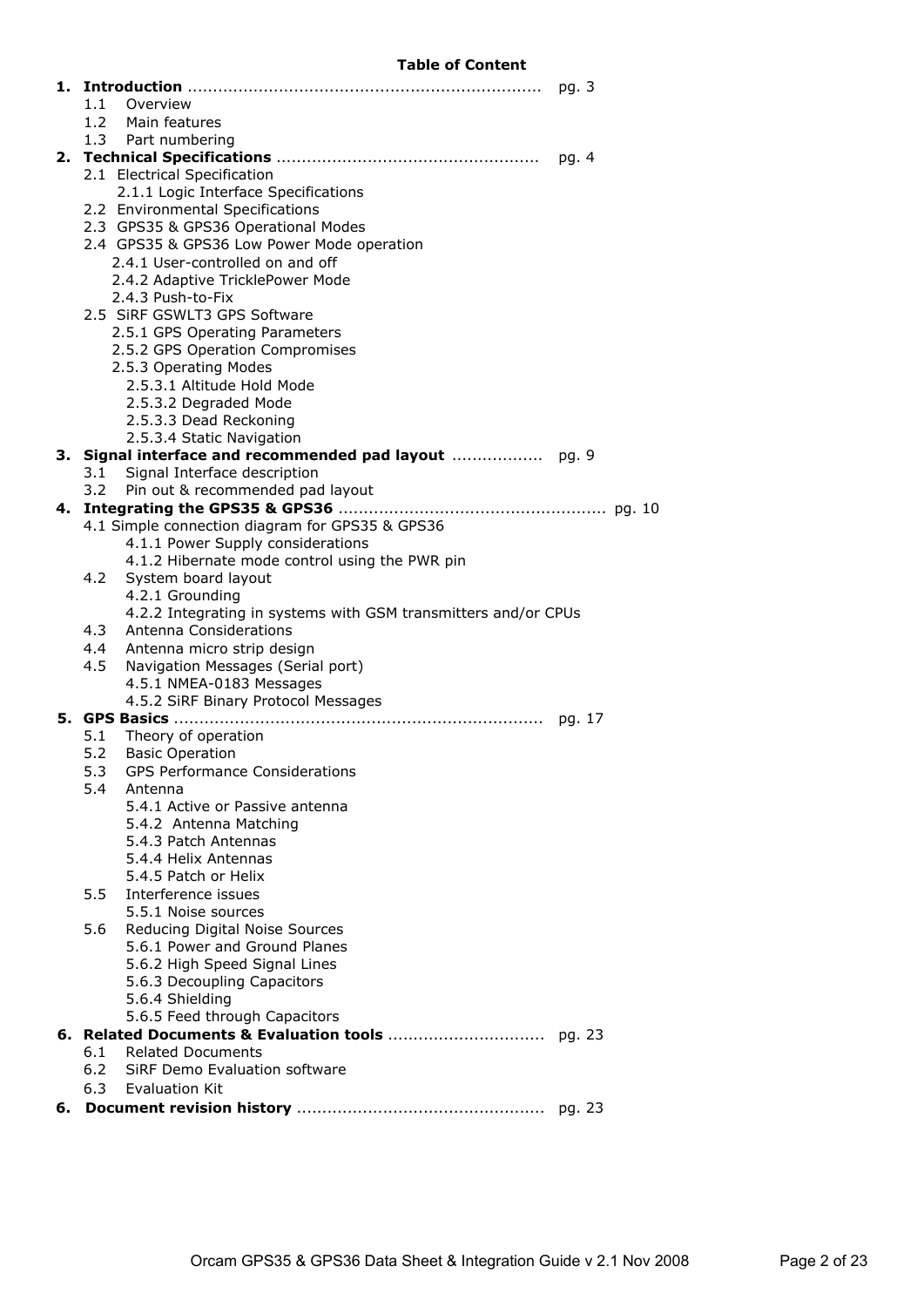## **1. Introduction**

#### **1.1 Overview**

The Orcam GPS35 & GPS36 are compact, low cost, low power OEM GPS receivers based on the much acclaimed SiRFstar III GPS receiver chip architecture. With a tracking sensitivity of -159 dBm, the GPS35 & GPS36 will continue tracking in the most demanding environments making indoor navigation possible and meeting the challenges of urban canyons and multi path environments.

The GPS35 has no on-board LNA and is designed to be used together with an active GPS antenna, providing min 15 dB gain.

The GPS36 has an on-board LNA and can be used with either a passive or an active GPS antenna.

Designed to operate from 3.3 - 5.5 V DC supply voltage, GPS35 & GPS36 has all necessary power regulation and -management functions on board providing unparalleled SiRF Star 3 acquisition and navigation performance. The wide supply voltage range and a power consumption of less than 150 mW during tracking, makes it easy to integrate into most applications.

In addition to the inherently low power consumption, the GPS35 & GPS36 also supports three additional low-power modes; User-controlled on and off, Adaptive TricklePower and Push-to-Fix.

In the User-controlled on and off mode the the user controls the on and off operation by pulsing the PWR control input. User-controlled on and off mode is best suited for applications where regular updates are required and stronger signal levels are expected.

In Adaptive Trickle Power mode, the receiver automatically switches between TricklePower and Full Power mode depending on signal conditions. In normal conditions the receiver operates in TricklePower mode to save power, but as conditions deteriorate, the receiver will automatically switch to Full Power mode to improve navigation performance at the expense of power consumption.

In Push-to-Fix mode the receiver is normally off but turns on at regular intervals to obtain fixes, collect ephemeris and calibrate the real-time clock (RTC) if necessary. This way a quick GPS solution (Hot Start) will be obtained by toggling the receiver's PWR line.

#### **1.2 Main features**

- $\checkmark$  SiRF GSC3f/LP SiRFstar III GPS receiver chip
- $\checkmark$  20 channel L1 receiver at 1575.42 MHz
- $\checkmark$  On-board LNA (GPS26) & SAW-filter supports the use of both active and passive antennas
- $\checkmark$  SiRF GSW3 GPS software stored in embedded Flash
- $\checkmark$  NMEA 0183 and SiRF Binary Protocol
- $\checkmark$  Supports SBAS (WAAS, EGNOS)
- $\checkmark$  Supports FCC E911 Mandate
- ¸ Supports SiRFLoc™ Client A-GPS
- ¸ Supports SiRF InstantFix™
- $\checkmark$  3,3 5,5 V operation
- $\checkmark$  < 55 mA (GPS36 acquisition mode)
- $\checkmark$  < 45 mA (GPS36 tracking mode)
- $\checkmark$  < 22 µA (Hibernate mode)
- $\checkmark$  3 V logic & serial port signal level
- $\checkmark$  1 PPS output

#### **1.3 Part Numbering System**

| <b>GPS3xFXx</b> |   | Product revision level |                        |
|-----------------|---|------------------------|------------------------|
|                 |   | Serial port A          | Serial Port B          |
|                 |   | NMEA 4800 Baud         | SiRF Binary 57600 Baud |
|                 | R | NMEA 9600 Baud         | SiRF Binary 57600 Baud |

Basic module GPS35 - No on-board LNA GPS35 - On-board LNA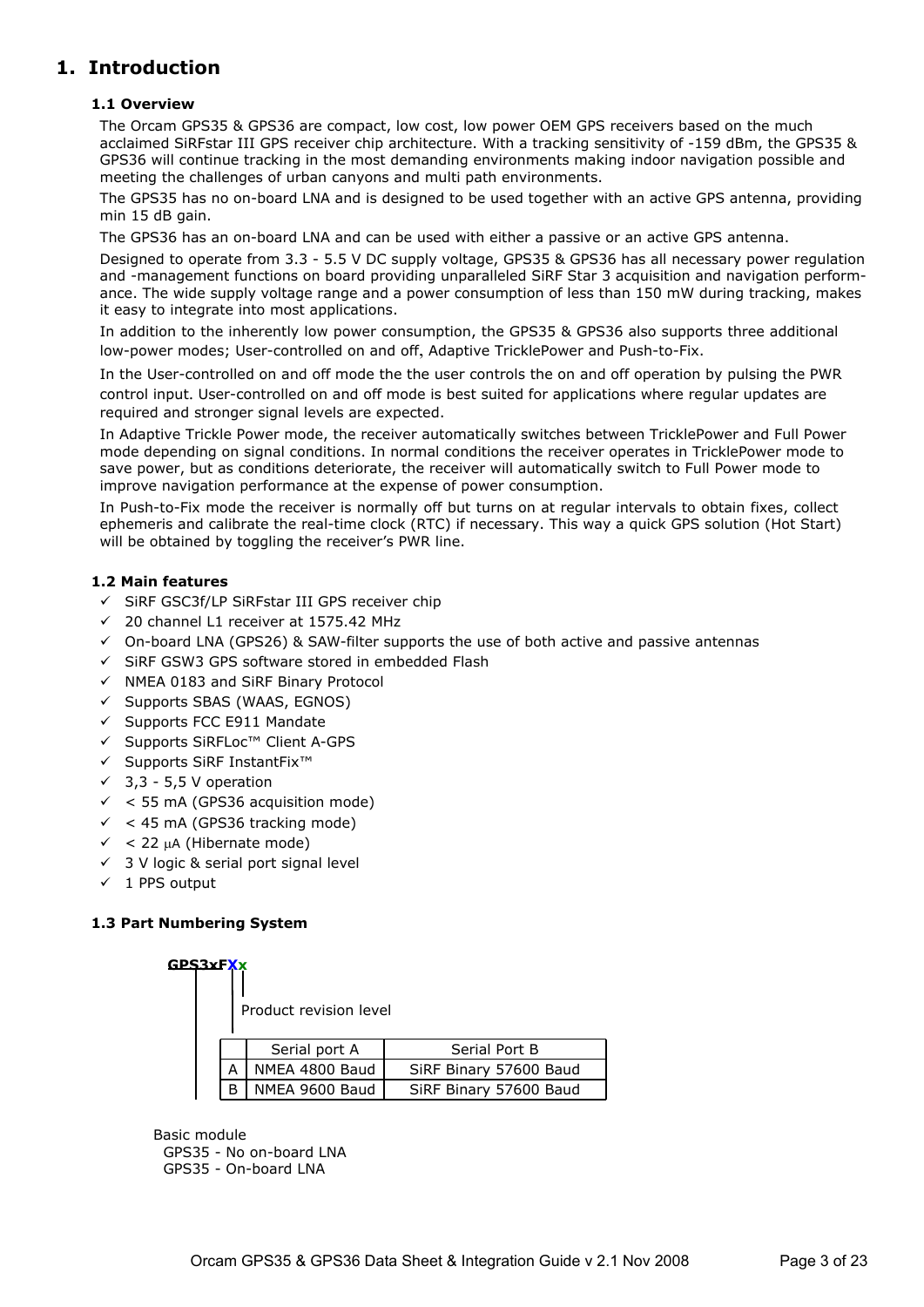## **2 Technical Specifications**

#### **2.1 Electrical Specifications**

| General<br><b>Characteristics</b>       | Receiver Architecture                                                                  | 20 Channels, 1 satellite / channel simultaneous<br>L1 1575.42 MHz, C/A Code 1.023 MHz chip rate                                                                                    |
|-----------------------------------------|----------------------------------------------------------------------------------------|------------------------------------------------------------------------------------------------------------------------------------------------------------------------------------|
|                                         | Antenna<br>Processor                                                                   | External active or passive antenna<br>ARM7 / TDMI                                                                                                                                  |
| <b>Performance Char-</b><br>acteristics | Position Accuracy<br><b>Acquisition Rate</b>                                           | approx. 5 meters, 95% of the time<br>< 35 s Cold start, open sky<br>$<$ 1 s Hot start, open sky<br>0.1 s reacquisition, typical                                                    |
|                                         | Sensitivity<br>- Cold start autonomous<br>- Tracking                                   | - 142 dBm<br>- 159 dBm                                                                                                                                                             |
| <b>Communications</b>                   | Serial Port<br>Supported Protocols port A<br>Supported Protocols port B<br>Digital I/O | Two Serial Ports, 3 V logic<br>NMEA-0183, 4800 or 9600 Baud<br>SiRF Binary Protocol, 57600 Baud<br>WAKE (9): Open-drain 3.6 V max<br>All other Digital I/O: 3 V logic              |
|                                         | NMEA default output messages                                                           | 4800 Baud: GGA, GSA, RMC, VTG @ 1 s, GSV @ 5 s<br>9600 Baud: GGA, GLL, GSA, RMC, VTG @ 1 s, GSV @ 5 s                                                                              |
| <b>Power Supply</b>                     | Main power input, VCC<br>Main Supply current                                           | $3,3 - 5,5$ V DC<br>Acquiring: GPS35 < 45 mA, GPS36 < 55 mA @ 25 °C<br>Tracking: GPS35 < 35 mA, GPS36 < 45 mA @ 25 °C<br>Hibernate mode: $<$ 60 $\mu$ A (activated using PWR line) |
|                                         | Battery Backup, VBAT                                                                   | $>$ VCC - 0,3 V to 5,5 V, $\sim$ 10 µA when VCC = 0 V                                                                                                                              |

#### **2.1.1 Logic Interface Specifications**

RTC section Logic signals, PWR (pad 8), WAKE (pad 9)

| Symbol          | Description               | Min    | Тур | Max         | Unit |
|-----------------|---------------------------|--------|-----|-------------|------|
| $V_{OL}$        | Logic low output voltage  |        |     | 0,2         |      |
| V <sub>OH</sub> | Logic high output voltage | 1,3    | 1,5 |             |      |
| $V_{\rm IL}$    | Logic low input voltage   | $-0,3$ |     | $0,45$ $*1$ |      |
| $V_{IH}$        | Logic high input voltage  | 1,0    |     | $1,8^{*1}$  |      |

#### \* 1 Note: signals are 3.3 V tolerant

|                          | 3 V Logic signals, all other digital I/O and serial port |        |     |      |      |
|--------------------------|----------------------------------------------------------|--------|-----|------|------|
| Symbol                   | Description                                              | Min    | Typ | Max  | Unit |
| Vol                      | Logic low output voltage                                 |        |     | 0,2  |      |
| V <sub>он</sub>          | Logic high output voltage                                | 2,65   |     |      |      |
| $\mathsf{V}_{\text{IL}}$ | Logic low input voltage                                  | $-0,3$ |     | 0,8  |      |
| $V_{IH}$                 | Logic high input voltage                                 | 2,0    |     | 3,15 |      |

#### **2.2 Environmental Specifications**

| Operating temp. | $-40$ to $+85$ °C                    |
|-----------------|--------------------------------------|
| Storage temp.   | $-55$ to $+100$ °C                   |
| Altitude        | 18 000 meters (60 000 feet) max.     |
| Velocity        | 545 meters /second (1000 knots) max. |
| Acceleration    | 4 g max.                             |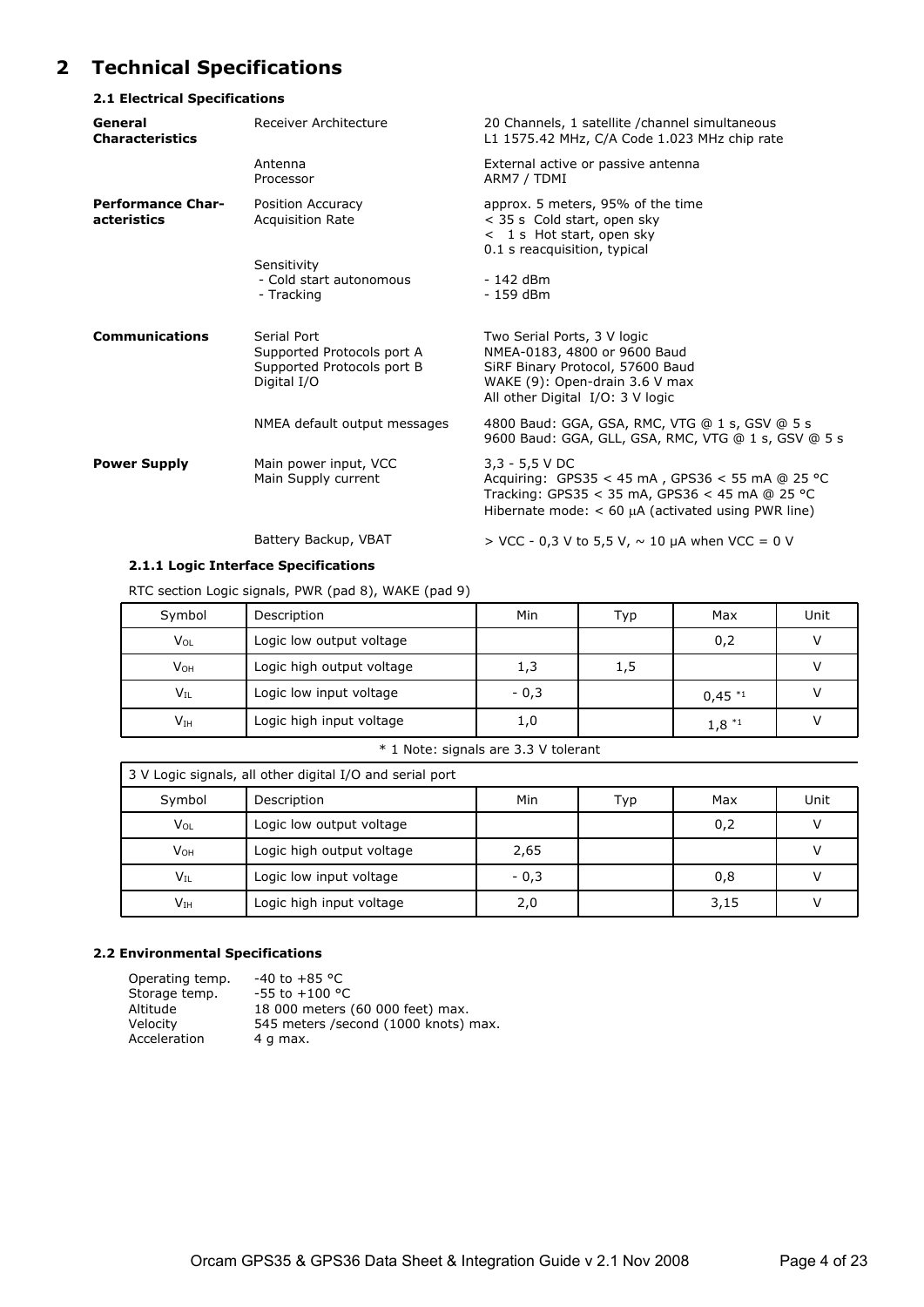#### **2.3 Operational modes**

The internal GPS operational modes of the GPS35 & GPS36 are Acquisition, Tracking and Clock Only. In addition to the GPS operational modes, there are two Low Power modes, Standby and Hibernate when the receiver is no longer acquiring and tracking satellites and is not providing any navigation solutions.

All operational modes are accessed and managed through the GPS35 & GPS36 firmware when any of the Low Power Operation Modes are selected, and normally will not be of concern to the user.

- **Acquisition**: In this state, the receiver is running on full power with all sections powered and the DSP core is running at its highest duty cycle. This is the highest power consumption mode of the GPS35 & GPS36

- **Tracking:** In this state, the receiver is running on full power with all sections powered, but the DSP is running at its lowest duty cycle, this is the second highest power mode of the GPS35 & GPS36. This is also the mode that the GPS35 & GPS36 is expected to spend most of its operational time in and, hence, has the greatest impact on battery life.

 - **Clock Only:** In this state, the RF receiver chain is turned off, ARM processor, DSP-core, System Clock and Real Time Clock is running.

#### **Low Power Modes**

- **Standby:** In this state, the RF receiver chain is turned off; ARM processor, DSP-core and System Clock are powered, but not running; Real Time Clock is running.

- **Hibernate:** In this state only the Real Time Clock is powered and running. This is the lowers power consumption mode of the GPS35 & GPS36.

#### **2.4 Low Power mode operation**

There are three modes of low-power operation, User-controlled on and off, Adaptive TricklePower and Push-to-Fix. In the User-controlled on and off mode the PWR pin is used to periodically cycle the receiver between Full Power and Hibernate mode at customer specified intervals. In the Adaptive TricklePower mode, the receives automatically switches between Full Power and TricklePower mode, depending on signal conditions present. In Push-To-Fix mode the receiver is generally off, but turns on at regular intervals to collect ephemeris and maintain real-time clock so that, upon user request, a position fix can be obtained quickly after power-up.

#### **2.4.1 User-controlled on and off**

In User-controlled on and off mode, the GPS35 & GPS36 is cycled between Continuous Full Power and Hibernate mode by the use of the PWR input line controlled by the application's Host Processor. The duty cycle and on time is controlled by the user or the application's host processor.

#### **2.4.2 Adaptive TricklePower**

Adaptive Trickle Power is an intelligent power saving mode that automatically switches between Trickle-Power mode and Full Power mode. In good conditions the GPS35 & GPS36 will operate in TricklePower mode but in difficult navigation environments the receiver will switch to Full Power mode to improve navigation performance.

In the TricklePower mode, the power to the receiver's RF- and Baseband sections is cycled periodically and a position is sent at user specified intervals. The receiver is set to a specific update period ( max 5 s), and a specific sampling time (200 - 900 ms) by the user. The receiver turns to full power state for the sampling time to collect data, then operates in stand-by state for the remainder of the update period.

The transition to full power mode is determined by the signal strength of the fourth satellite used in the navigation solution, with a threshold of  $C/N_0 = -26$  dB-Hz.

If the  $C/N_0$  of the fourth satellite falls below this threshold, the GPS35 & GPS36 will switch to full power and remain in this mode until normal navigation conditions (4 or more satellite signals with  $C/N_0$  of 30 dB or higher) has been restored, then it will return to TricklePower mode.

Adaptive TricklePower is best suited for applications that require position updates at a fixed rate as well as low power consumption while still maintaining the ability to track weak signals.

By using Adaptive Trickle Power the power consumption can be reduced by half for no noticeable loss of accuracy.

Adaptive TricklePower is enabled / disabled by sending the SiRF Binary Message MID 167 to the GPS35 & GPS36. For optimum performance, it is recommended to use 300 ms, 1 s or 400 ms, 2 s duty cycles. For a detailed description of the MID 167 command, please see the SiRF Binary Protocol Reference Manual.

#### **2.4.3 Push-to-Fix**

The purpose of this mode is to support applications where a position output is only needed upon request. In this mode, the receiver normally is in Hibernate mode, and is awakened when a position fix is needed through a pulse on the ON\_OFF input or after a preset period no shorter than 10 seconds (default is every 30 min). When the receiver wakes it tries to obtain a position fix (subject to time-out limits), calibrate the real-time clock and collect ephemeris, if needed. The Push-to-Fix mode allows a quick navigation solution to be obtained when the user requests it, by using the PWR-signal (pad 8).

The Push-to-Fix parameters are set by the user using the SiRF Binary Message MID 167. *For more information and a full description of the different power modes please see the following SiRF application notes: GSW3 Software SDK Reference Manual & SiRF Binary Protocol Reference Manual*.

Orcam GPS35 & GPS36 Data Sheet & Integration Guide v 2.1 Nov 2008 Page 5 of 23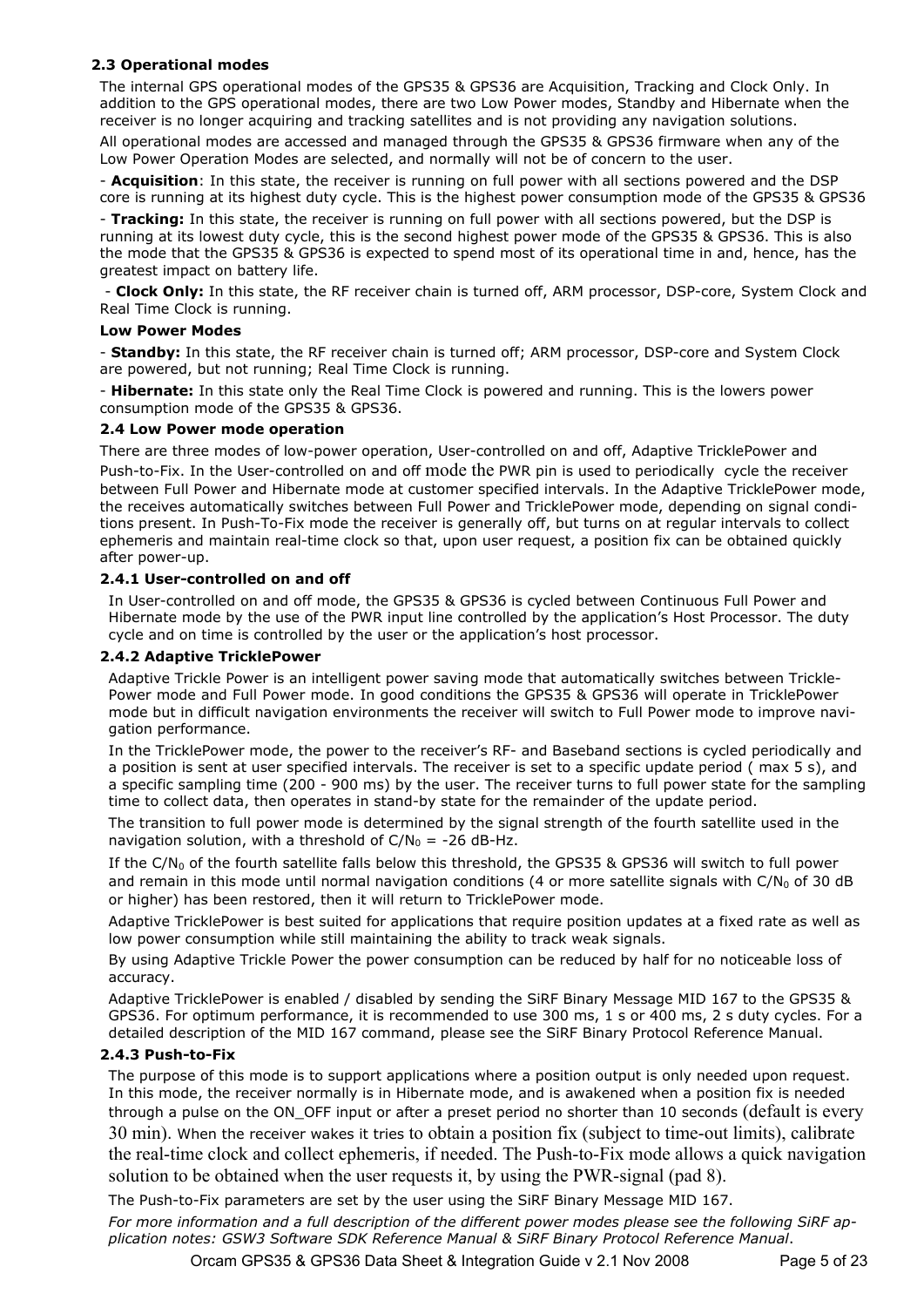#### **2.5 GSWLT3 GPS Software**

A large factor in any GPS receivers performance and capabilities is the embedded GPS software. SiRF GSW3.x, the embedded software used in the Orcam GPS35 & GPS36, runs on the SiRFstar III base band and is highly configurable with the best configuration largely dependant on the intended application and performance requirements. The features available in SiRF GSW3 are:

| <b>Feature</b>                  | <b>Description</b>                                                                                                        |
|---------------------------------|---------------------------------------------------------------------------------------------------------------------------|
| Acquisition<br>Accelerator      | Improves cold starts and time-to-first-fix.                                                                               |
| SnapLock<br>Acquisition         | Reacquires satellites within 100 ms if a signal is lost.                                                                  |
| SnapStart                       | Obtains positions in less time when the receiver is powered on.                                                           |
| FoliageLock                     | Improves positioning performance and satellite tracking ability in<br>difficult environments such as dense tree coverage. |
| Adaptive<br><b>TricklePower</b> | Intelligently switches between TricklePower and full power depending<br>on the current GPS signal level.                  |
| SingleSat<br>Positioning        | Provides additional fixes in an urban canyon and dense foliage<br>environments.                                           |
| <b>UART Pause</b>               | Saves power by idling the UARTs when they are not in use.                                                                 |
| Dual Multipath<br>Rejection     | Improves position accuracy through enhanced multi path rejection.                                                         |
| Almanac to Flash                | Improves cold start times by storing the most recent almanac to flash<br>memory.                                          |
| Low Signal<br>Acquisition       | Acquires satellites and continues tracking in extremely low signal<br>environments.                                       |
| Low Signal<br>Navigation        | Continues navigating in extremely low signal environments.                                                                |
| <b>SiRF Binary</b><br>Protocol  | The standard interface protocol developed and used by SiRF Technology.                                                    |
| <b>NMEA Protocol</b>            | The standard ASCII-based protocol used by most GPS applications.                                                          |

#### **2.5.1 GPS Operating Parameters**

When implementing a GPS solution, it is necessary to understand how the final GPS-enabled product is to be used, and to optimise the GPS configuration to best meet the expectations of that application. This can be achieved by configuring various parameters that effect the operation of the GPS receiver. The following table provides an overview of the user-configurable GPS parameters and their typical default settings:

| Parameter                | Valid Values                                                                               | Default Values*1                              |
|--------------------------|--------------------------------------------------------------------------------------------|-----------------------------------------------|
| Elevation Mask           | 0 to 90 degrees                                                                            | 7.5 degrees                                   |
| Track<br>Smoothing       | Enabled   Disabled                                                                         | Enabled                                       |
| Altitude Hold            | Automatic   Always   Disabled                                                              | Automatic with last<br>computed altitude      |
| Degraded Mode            | Direction then clock   Clock then<br>direction   Direction only   Clock<br>only   Disabled | Clock then direction with a<br>30 sec timeout |
| Dead Reckoning           | Enabled   Disabled                                                                         | Disabled                                      |
| Power Mask               | 20 to 50 dB-Hz                                                                             | $28 dB-Hz$                                    |
| DOP Mask                 | Auto PDOP/HDOP   PDOP  <br>HDOP   GDOP   Do not use                                        | Do not use                                    |
| <b>Static Navigation</b> | Enabled   Disabled                                                                         | Disabled                                      |
| <b>SBAS</b>              | Auto scan   User Defined   Disabled                                                        | Auto scan                                     |

\*1. The listed default values are typical. Actual default values may differ between software types and versions.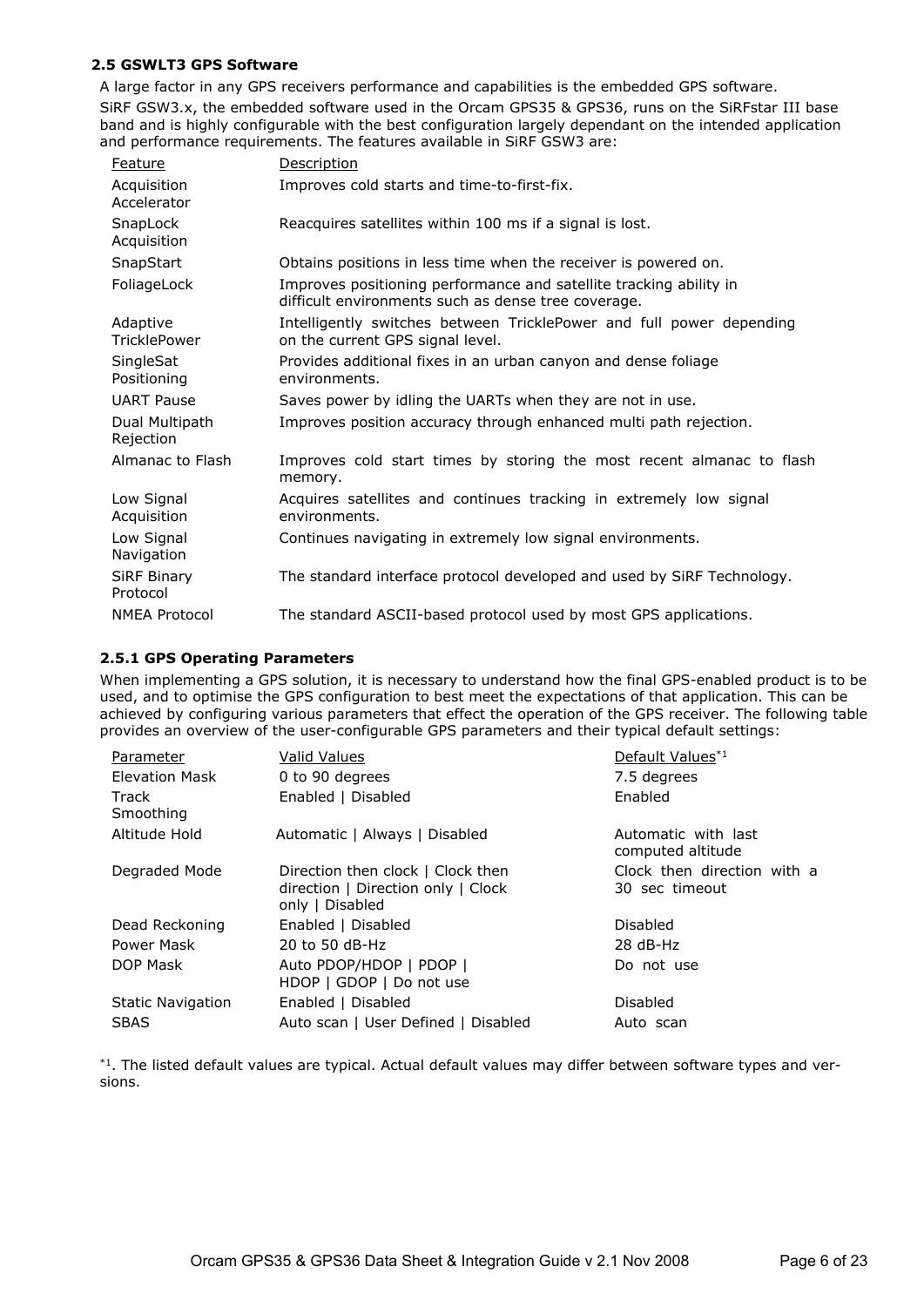#### **2.5.2 GPS Operation Compromises**

For each parameter, there is usually a GPS operation compromise. That is, if a parameter is optimised for a particular operational advantage, then it can be expected that the GPS operation will be disadvantaged in some other manner.

Accuracy vs fix density is usually the primary compromise and consideration.

- Accuracy If the GPS receiver is optimised for accuracy, then only the highest accuracy positions are output by the receiver.
- Fix Density If optimised for fix density, the receiver is configured to provide position fixes whenever possible.

Consequently, if the GPS receiver is optimised for accuracy it can be expected that a much lower fix density will result, if the GPS receiver is optimised for fix density lower-accuracy positions can be expected. In most cases, the compromise is typically accuracy versus fix density.

#### **2.5.3 Operating Modes**

Operating modes refer to the type of position and operation allowed by the GPS receiver. Available operating modes include:

- · 3D positions only (altitude, degraded, and dead reckoning modes disabled)
- · Altitude hold mode
- · Degraded mode
- · Dead reckoning mode

Each operating mode offers a greater potential fix density and continued navigation, but with continually less accuracy.

The mode the GPS receiver operates in is dependant on the number of satellites available. A GPS position is made up of four unknowns; 3 dimensions of position (X, Y, Z) and time. Therefore, four GPS satellites are required to solve for the four unknown values. If the number of satellites available is reduced to less than four, then different operating modes can be implemented to continue navigation by using assumptions and holding one or more unknowns fixed to reduce the number of variables and propagate the position.

If all operating modes are allowed, and as the number of satellites available are reduced, the following steps occur:

- 1. Four satellites or more; all unknown variables are solved for; X, Y, Z, and time. This is a 3D position fix.
- 2. Three satellites; the altitude (or Z) is held fixed and only X, Y and time are solved for. The receiver is now operating in Altitude hold mode and the resultant position is known as a 2D fix.
- 3. Two and one satellites; when fewer than three satellites are available, additional parameters must be fixed to solve the position. The two parameters that are fixed are clock drift (rate of change in clock bias) and heading.

The order in which they are fixed depends on the Degraded-Mode setting.

 If the setting is Direction then Clock, then heading is fixed when only two satellites are available, and then clock drift when only one is available.

 If Clock then Direction is selected, the order is reversed. If Clock only or Direction only is selected, the corresponding parameter for a two-satellite solution is fixed, and does not create one-satellite solutions. Instead, the receiver proceeds to a dead-reckoning solution.

4. No satellites; since no satellites are being tracked, no information can be used. The position is propagated by assuming that the receiver is moving in the same direction and at the same speed as the last calculated position. The receiver is now operating in dead reckoning mode.

#### **2.5.3.1 Altitude Hold Mode**

In this mode, the last computed Altitude (Z) value is frozen. As the position solution is still computed in three dimensions plus time, with constant altitude, the solution is commonly known as a 2D position.

This allows positioning to continue when less than four satellites are available with a 2D position being the result. As positioning can continue with less than four satellites, the advantage of this mode of operation is a higher fix density.

The trade off when using altitude hold is that an error in the assumed altitude will introduce an error in the horizontal position. As a rule, the possible error in the horizontal position is approximately 30% of the difference between the actual and the used altitude. In other words, 30 cm error in the horizontal position can be introduced for every 1 m error in the altitude. As an example, if the altitude used is 100 m, but the actual altitude of the receiver is 0 m, an error in the horizontal position of 30 m can be expected.

#### **2.5.3.2 Degraded Mode**

Degraded mode operation begins when the number of available satellites drops below three.

As with altitude hold mode, as the number of satellites drops, additional parameters must be held constant. While this can cause the introduction of errors, and increases in noise on the solution, it does provide significantly increased fix density. Degraded mode does have a timeout to limit these effects.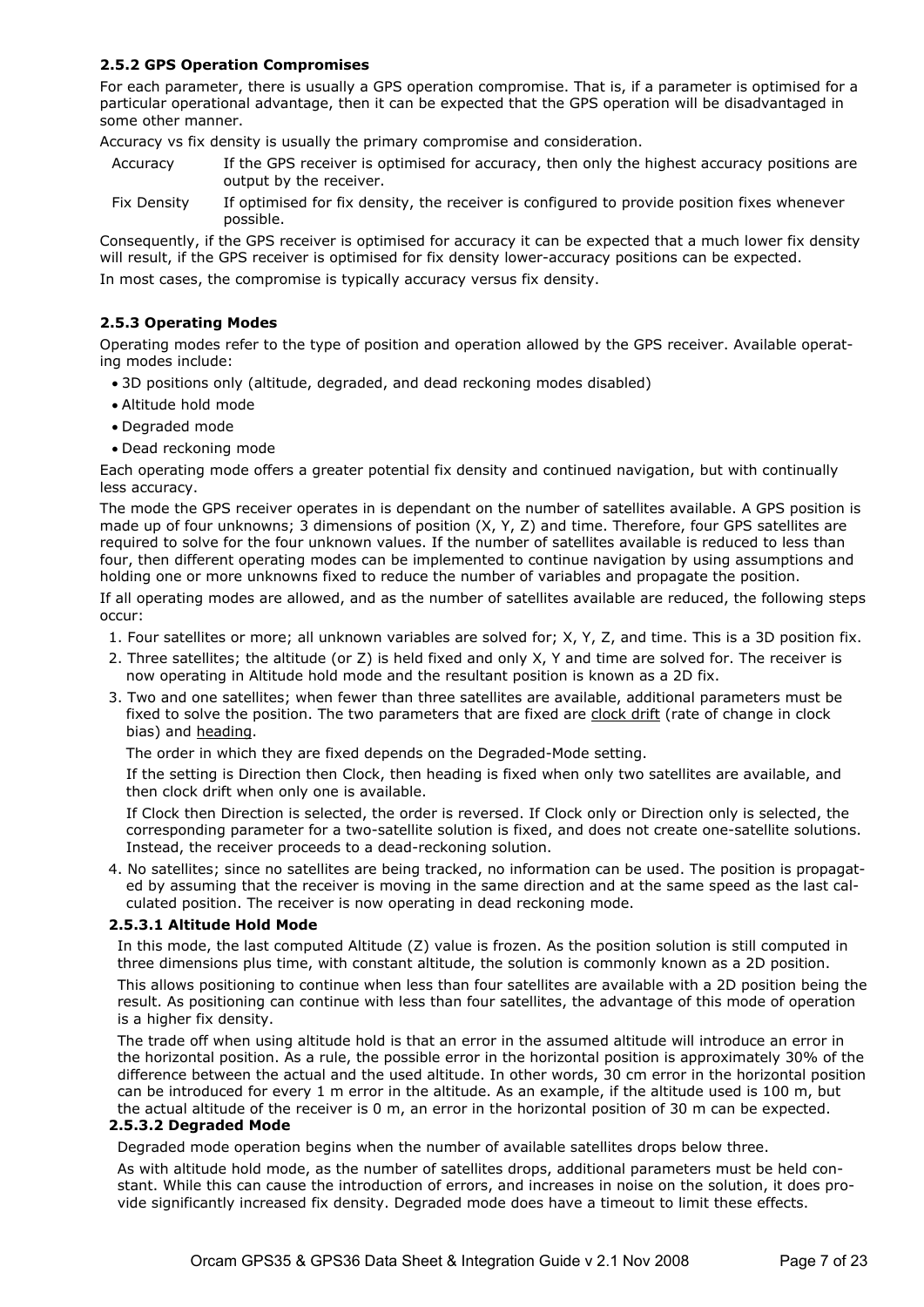#### **2.5.3.2 Degraded Mode** (cont.)

The parameters to be held constant are clock drift and heading. The order in which these are held is dependent on the Degraded Mode setting. When the "Clock then Direction" setting is selected, clock drift is held constant as the number of available satellites drops to two, then vehicle heading is held constant as the number drops to one. Selecting "Direction then Clock" reverses this order. Selecting "Clock only" or "Direction only" freezes the selected parameter as the number of satellites drops to two, and stops using degraded mode when the number drops to one.

The table below lists each possible degraded mode option.

| Option                        | Description                                                                                                                                                                                                                                             |
|-------------------------------|---------------------------------------------------------------------------------------------------------------------------------------------------------------------------------------------------------------------------------------------------------|
| Use direction then clock hold | If the number of available satellites is reduced to two, the GPS receiver<br>holds the elevation fixed, and uses the last direction and speed. If the<br>available satellites is then reduced to one, the clockdrift is held con-<br>stant.             |
| Use clock then direction      | This mode is similar to the above Direction then Clock Hold mode.<br>However, the clock drift is held constant, and then the direction.                                                                                                                 |
| Direction hold only           | This mode restricts degraded mode to two satellites only. When the<br>number of satellites drops below three, vehicle heading is held con-<br>stant. If the number of satellites drops to one, the receiver goes to<br>dead-reckoning mode, if enabled. |
| Clock hold only               | This mode restricts degraded mode to two satellites only. When the<br>number of satellites drops below three, clock drift is held constant. If<br>the number of satellites drops to one, the receiver will go to<br>dead-reckoning mode, if enabled.    |
| Disabled                      | This mode prevents the system from using degraded modes when the<br>number of available satellites drops below three. If dead-reckoning<br>mode is enabled, it is entered whenever the available satellites drop<br>below three.                        |

Degraded mode operation is very useful to continue navigation in environments where satellite visibility may be interrupted. However, as the resulting position is based on assumptions, errors can be introduced. An example of this is if a vehicle makes a turn after the receiver has entered into degraded mode. Also, the longer a GPS receiver operates in degraded mode, the less valid the assumptions become.

#### **2.5.3.3 Dead Reckoning**

Dead reckoning mode is the next step beyond degraded mode and operates when no satellites are available, or fewer satellites than degraded mode allows. The position is propagated by using the last known heading and speed of the GPS unit. Dead reckoning mode operation can potentially be useful in getting past small blockages in satellite visibility such as bridges and overpasses and continue navigation. However, if there is any variation in speed or direction, then position accuracy will degrade significantly. Like degraded mode, the longer the receiver operates in dead reckoning mode, the higher possibility of significant errors.

#### **2.5.3.4 Static Navigation**

Even when a GPS receiver is stationary, each calculated position will be different from the last. This gives the appearance of continuous motion of the GPS receiver.

In a practical situation such as a car stopped at a traffic light, a user expects to see the position to be stationary. It is the static navigation mode that assists in achieving this.

Static navigation mode determines whether a GPS receiver is in fact stationary based on pre-defined velocity and distance values. When static navigation is enabled, if the vehicle's velocity drops below a threshold value, the position and heading are pinned to the last computed value. The position and heading will remain at these values until the receiver detects that the velocity has increased above a slightly higher threshold, or its position is computed to be more than a set distance from that to which it is pinned.

Static navigation is designed specifically for use in motor vehicles where normal speeds are expected to be well above the threshold for pinning. In the hands of a pedestrian, or on a boat drifting with a slow current, the effects of static navigation are likely to be unacceptable since expected velocities are often at or below the threshold for pinning. Even in an automobile or truck, there are likely to be some effects such as delayed starting after a stop, or occasional jumps in position when stopped among high buildings with severe multi path. But the improvement in such displays as maps that place a vehicle's heading at the top can be dramatic.

Other navigation parameters include Track smoothing, DOP mask, Elevation mask, Power mask and SBAS. More detail about those can be found in the *SiRF GSC3LTf & GSC3LTif GSWLT3 Evaluation Kit User Guide.*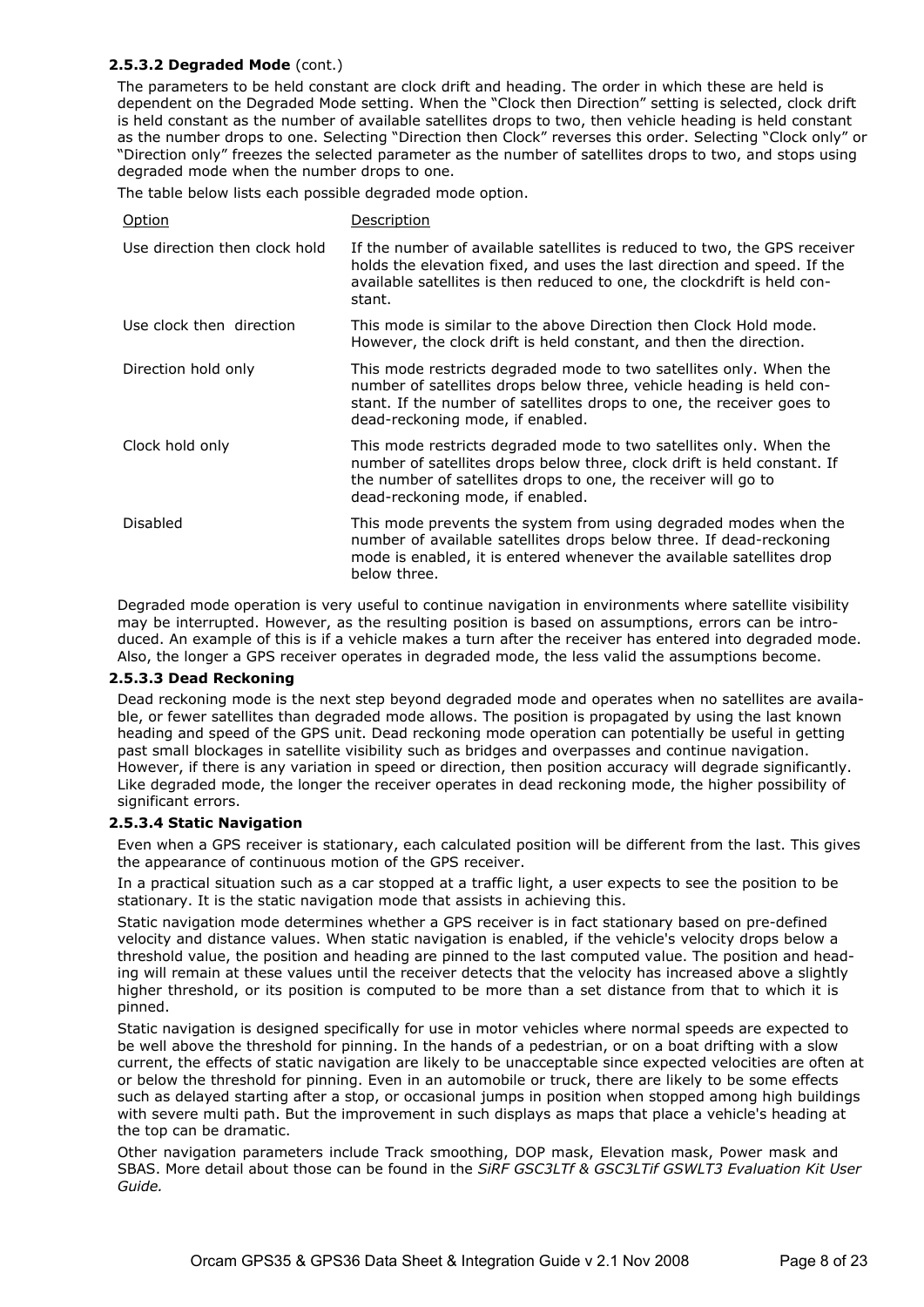## **3. Signal Interface and recommended pad layout**

### **3.1 Signal Interface description**

| Pad       | <b>Name</b> | I/O | <b>Description</b>                                                                     | <b>Comments</b>                                                                                                                                                                                                                                                                                                                  |
|-----------|-------------|-----|----------------------------------------------------------------------------------------|----------------------------------------------------------------------------------------------------------------------------------------------------------------------------------------------------------------------------------------------------------------------------------------------------------------------------------|
| 1         | <b>VCC</b>  | Ι   | Supply voltage 3,3 - 5,5 V                                                             |                                                                                                                                                                                                                                                                                                                                  |
| 2         | <b>GND</b>  | Ι   | Ground                                                                                 | Connect to ground                                                                                                                                                                                                                                                                                                                |
| 3         | <b>BOOT</b> | Ι.  | Boot Mode selector                                                                     | Leave open if not used (normal operation). Module boots in debug<br>mode if high during reset                                                                                                                                                                                                                                    |
| 4         | <b>RxA</b>  | Ι   | Serial Port A                                                                          | 3,0V CMOS and 3,0V TTL compatible, pull up if not used                                                                                                                                                                                                                                                                           |
| 5         | TxA         | 0   | Serial Port A                                                                          | 3,0V CMOS and 3,0V TTL compatible, leave open if not used                                                                                                                                                                                                                                                                        |
| 6         | TxB         | 0   | Serial Port B                                                                          | 3,0V CMOS and 3,0V TTL compatible, leave open if not used                                                                                                                                                                                                                                                                        |
| 7         | <b>RxB</b>  | 0   | Serial Port B                                                                          | 3,0V CMOS and 3,0V TTL compatible, pull up if not used                                                                                                                                                                                                                                                                           |
| 8         | <b>PWR</b>  | Ι   | GPS Power On                                                                           | The PWR pin is used to control the Hibernate Mode of GPS3xF.<br>Do not leave open, connect to ground if this feature is not used.<br>A rising edge detected on the PWR pin, will change the state of the<br>GPS3xF as follows.<br>During normal operation, a rising edge on PWR will put the<br>٠<br>GPS3xF into hibernate mode, |
|           |             |     |                                                                                        | If the GPS3xF is in hibernate mode, a rising edge on PWR will<br>$\bullet$<br>cause the GPS30F to resume normal operation.                                                                                                                                                                                                       |
| 9         | <b>WAKE</b> | O   | Wake up signal                                                                         | Open Drain, max 3.6 V. Leave open if not used                                                                                                                                                                                                                                                                                    |
| 10        | GND         | L   | Ground                                                                                 | Connect to ground                                                                                                                                                                                                                                                                                                                |
| 11        | IO 04       |     | General purpose I/O / GND                                                              | Connect to ground.                                                                                                                                                                                                                                                                                                               |
|           |             |     |                                                                                        | GPIO pins have no defined function with standard GPS application<br>software. Use of GPIO pins requires special software development.                                                                                                                                                                                            |
| $12 - 16$ | <b>GND</b>  |     | Ground                                                                                 | Connect to ground                                                                                                                                                                                                                                                                                                                |
| 17        | RFIN        | Ι.  | GPS Signal input<br>50 Ohms @ 1575Mhz                                                  | The Orcam GPS2x has no RF-connector, the RF-input signal can be<br>routed directly to pin 17. The track has to be a 50 ohm micro strip.<br>Note: Apply no DC through this pin                                                                                                                                                    |
| 18        | <b>GND</b>  | Ι.  | Ground                                                                                 | Connect to ground                                                                                                                                                                                                                                                                                                                |
| 19        | <b>VANT</b> | Ι.  | Antenna Bias Voltage                                                                   | Connecting VCCG and VANT will feed internal 3.0 V into an external<br>active antenna on RFIN. To support active antennas requiring differ-<br>ent Bias voltage, external power can be feed into the VANT pad.<br>Leave unconnected if not used.                                                                                  |
|           |             |     |                                                                                        | Note that input voltage shall never exceed 25V.                                                                                                                                                                                                                                                                                  |
| 20        | <b>VCCG</b> | 0   | Output voltage, RF Section                                                             | Regulated +3.0 V supply from RF section of GSC chip. May be con-<br>nected to VANT to feed internal 2.7 V into the active antenna on<br>RFIN. Leave open if external power is feed into VANT.                                                                                                                                    |
|           |             |     |                                                                                        | When using any power saving modes, VCCG will be switched off<br>whenever the RF front end is switched off.                                                                                                                                                                                                                       |
| 21        | VBAT        | I   | Back-up Voltage supply 2.5 -<br>5.5 V, not to exceed VCC -<br>0, 3V.                   | Supply voltage for Battery Backed RAM.<br>As long as VBAT < VCC - $0,3V$ , there is no current drawn.                                                                                                                                                                                                                            |
|           |             |     | Current consumption:<br>$\sim$ 100 µA in battery back-up<br>mode, $VBAT > VCC - 0.3 V$ | Connect to GND if not used.                                                                                                                                                                                                                                                                                                      |
| 22        | <b>RSET</b> | Ι.  | Reset (active low)                                                                     | By pulling down RSET for at least $1\mu s$ , the receiver can be reset ex-<br>ternally. RSET can also used in Push-to-Fix mode to wake up the<br>receiver when a position is needed. Leave open if not used                                                                                                                      |
| 23        | IO10        | Ι   | External Interrupt                                                                     | Active low                                                                                                                                                                                                                                                                                                                       |
| 24        | IO6         | I/O | General Purpose I/O                                                                    | Leave open.                                                                                                                                                                                                                                                                                                                      |
| 25        | IO5         | I/O | General Purpose I/O                                                                    | GPIO pins have no defined function with standard GPS application<br>software. Use of GPIO pins requires special software development.                                                                                                                                                                                            |
| 26        | IO7         | I/O | General Purpose I/O                                                                    |                                                                                                                                                                                                                                                                                                                                  |
| 27        | IO1         | I/O | General Purpose I/O                                                                    |                                                                                                                                                                                                                                                                                                                                  |
| 28        | <b>ECLK</b> | Ι.  | External Clock source for GPS                                                          | Leave open if not used                                                                                                                                                                                                                                                                                                           |
| 29        | TIME        | 0   | 1 pulse per second output<br>3V CMOS level                                             | Leave open if not used. Note pulse width is only $\sim 1$ µs                                                                                                                                                                                                                                                                     |
| 30        | GND         | Ι   | Ground                                                                                 | Connect to ground                                                                                                                                                                                                                                                                                                                |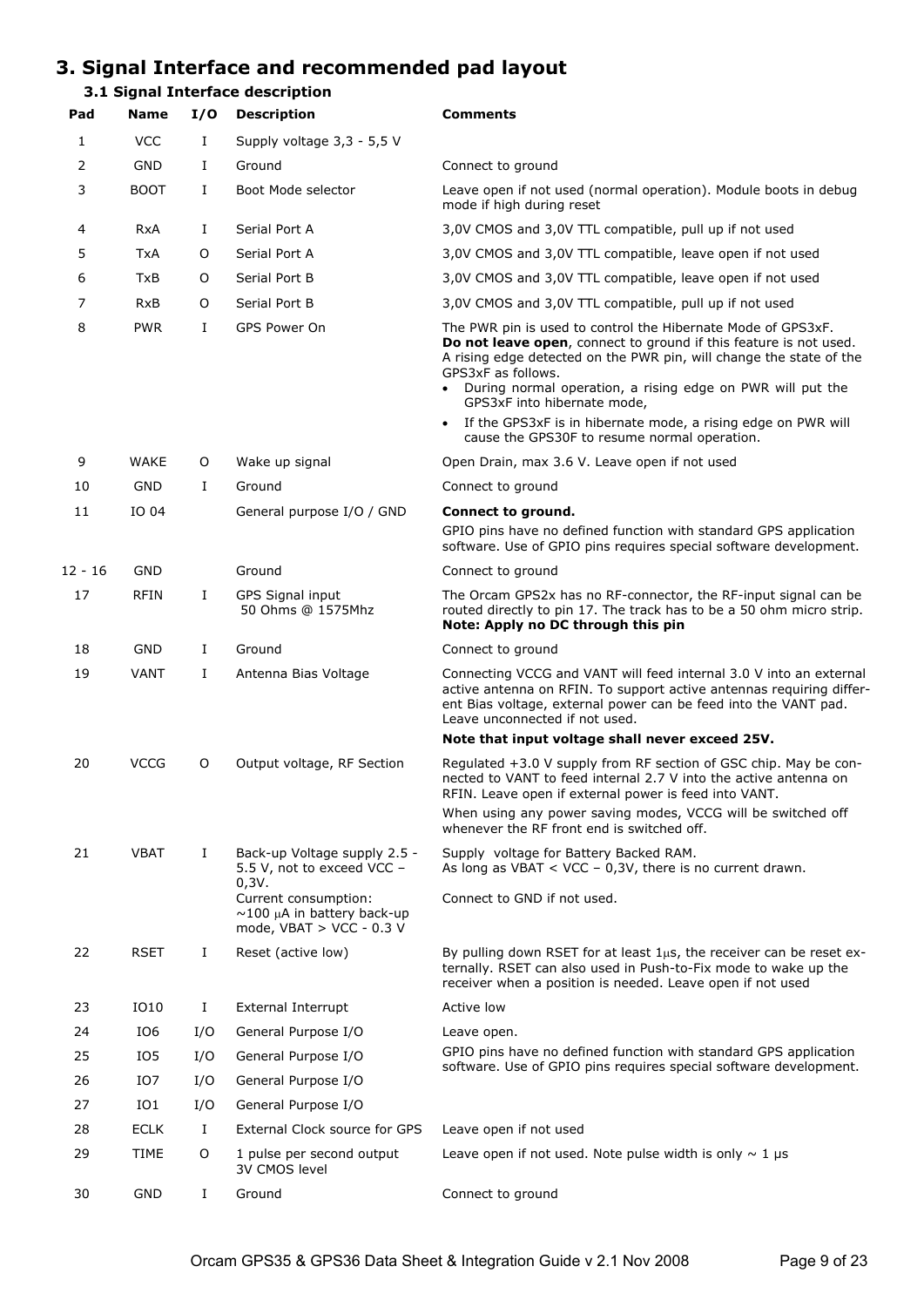#### **3.2 Pin out & recommended pad layout**





# 1.02 mm 0.81 mm  $1.83$  mm

#### **Paste Mask**

To ensure high quality of the soldering, define the length of the paste mask to be 0.4 mm longer than the pad length of the copper mask. The recommended thickness of the paste mask is  $150 \mu m$ .

## **4. Integrating the GPS35 & GPS36**

The GPS signal on earth is about 15 dB below the thermal noise floor. To achieve good performance of the system, antenna selection and positioning, grounding, shielding and protection from jamming by other digital devices are the most important topics to consider in the system design. This section provides some hints and guidelines on how to integrate the GPS35 & GPS36 to achieve good overall system performance. *See also sections 5.5 & 5.6 in this document for further information.*

#### **4.1 Simple connection diagram for GPS35 & GPS36**

This diagram shows the minimum connections required for GPS35 & GPS36 operation.



RxA and RxB are 3.3 V tolerant. An internal pull-up is present on the RxA and RxB input to maintain a "mark" state if the input is disconnected. The input should never be held low to "space" state when idle or not connected. Drive levels to RxA input pin must be set to open or driven to zero under all power management or start-up/shutdown conditions and whenever Vcc voltage drops to zero.

For continuous Full Power operation PWR shall be connected to ground.

Orcam GPS35 & GPS36 Data Sheet & Integration Guide v 2.1 Nov 2008 Page 10 of 23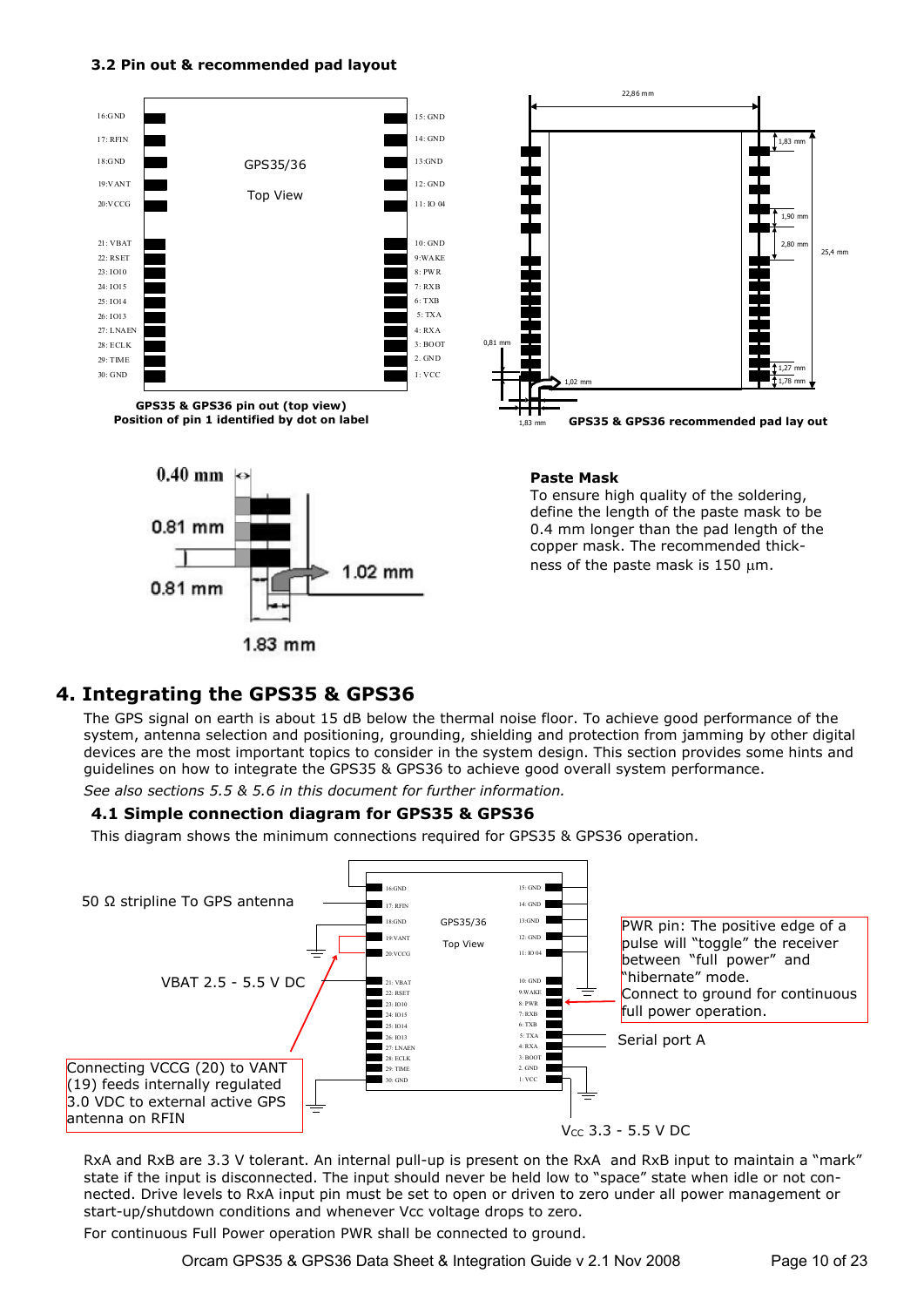#### **4.1.1 Power Supply considerations**

The GPS35 & GPS36 is designed for a nominal 3.3 V DC supply, and has connection (VBAT) for a separate backup battery to retain information stored in the receiver RAM when VCC is switched off.

VBAT can be any voltage between 2. 5 and 5.5 V DC, but to ensure no current is drawn from the backup battery when VCC is applied, the battery voltage should never exceed VCC – 0,3V.

#### **4.1.2 Hibernate mode control using the PWR pin**

The PWR signal (pin 8) on the GPS35 & GPS36 can be used to "toggle" the receiver between Full Power and Hibernate mode to reduce the average power consumption of the receiver. In Hibernate mode, the baseband and RF sections of the receiver are switched off and only the RTC section and memory of the receiver is active, reducing current consumption to  $\sim 60$  µA.

For continuous operation PWR shall be connected to ground. If Power control is required, PWR needs to be connected to a stable logic source providing the pulse to toggle the GPS35 & GPS36 between full power and hibernate mode. The width of the pulse needs to be at least 63 µs long. The PWR connection is 3.3 V tolerant.

A rising edge detected on the PWR pin, will change the state of the GPS35 & GPS36 as follows.

- · During normal operation, a rising edge on PWR will put the GPS35 & GPS36 into hibernate mode, with only the Real Time Clock running and the Battery Backed RAM powered.
- If the GPS35 & GPS36 is in hibernate mode, a rising edge on PWR will cause the GPS35 & GPS36 to resume normal operation.
- If the GPS35 & GPS36 has been put in Push-to-Fix mode, the host system, prior to attempting to use the PWR line, must ascertain that the GPS35 & GPS36 is in Hibernate Mode. This can be done by monitoring the WAKE output signal (pin 9).

#### **Do not attempt using the PWR line in Push-to-Fix mode when the receiver is active, as this may cause malfunctions of the receiver.**

 If the receiver is in Hibernate, a rising edge on PWR will result in the GPS35 & GPS36 waking up, searching for satellites and providing a position before returning to hibernate mode.

#### **IMPORTANT ! Do not attempt using the PWR control line when Vcc has been switched off, or when the GPS35 & GPS36 is in Adaptive Trickle Power mode as this may damage the receiver.**

WAKE is an Open Drain, 3.6 V max output. If WAKE is used to monitor the mode of the GPS35 & GPS36, it should be connected to a high impedance input to assure low current drain. If not used, leave open

#### **4.2 System board layout.**

The positioning of the GPS35 & GPS36 GPS receiver on the system board is very important to achieve good performance. The connection to the antenna should be as short as possible, and kept as far away as possible from any digital circuits or other sources of RF radiation on the system board. It is also recommended to place a 10 µF capacitor (ceramic or tantalum) between Vcc and Ground on the system board as close as possible to pin 1 and 2 of the GPS35 & GPS36.

#### **4.2.1 Grounding**

Add a ground plane underneath the whole GPS35 & GPS36 module to reduce interference. An isolated ground area should also be created around and below the antenna connection and the RF input on the receiver. This part of the design should be kept well away from any potential noise sources. The edges of the ground area should be terminated by a dense line of vias. Additional noise isolation is provided by surrounding digital lines with lines of ground vias.

GPS3X

Make sure no power- or signal line cross, or vias of such traces show up on the PCB surface in the area below the RF section of the GPS35 & GPS36 (pins 11 - 20) shown by the red rectangle in the figure. Also the ground plane should be free from digital return currents in this area.

On a multi layer board, the whole layer stack below the red rectangle should be free of digital lines, this because even a solid ground plane provides only limited isolation.

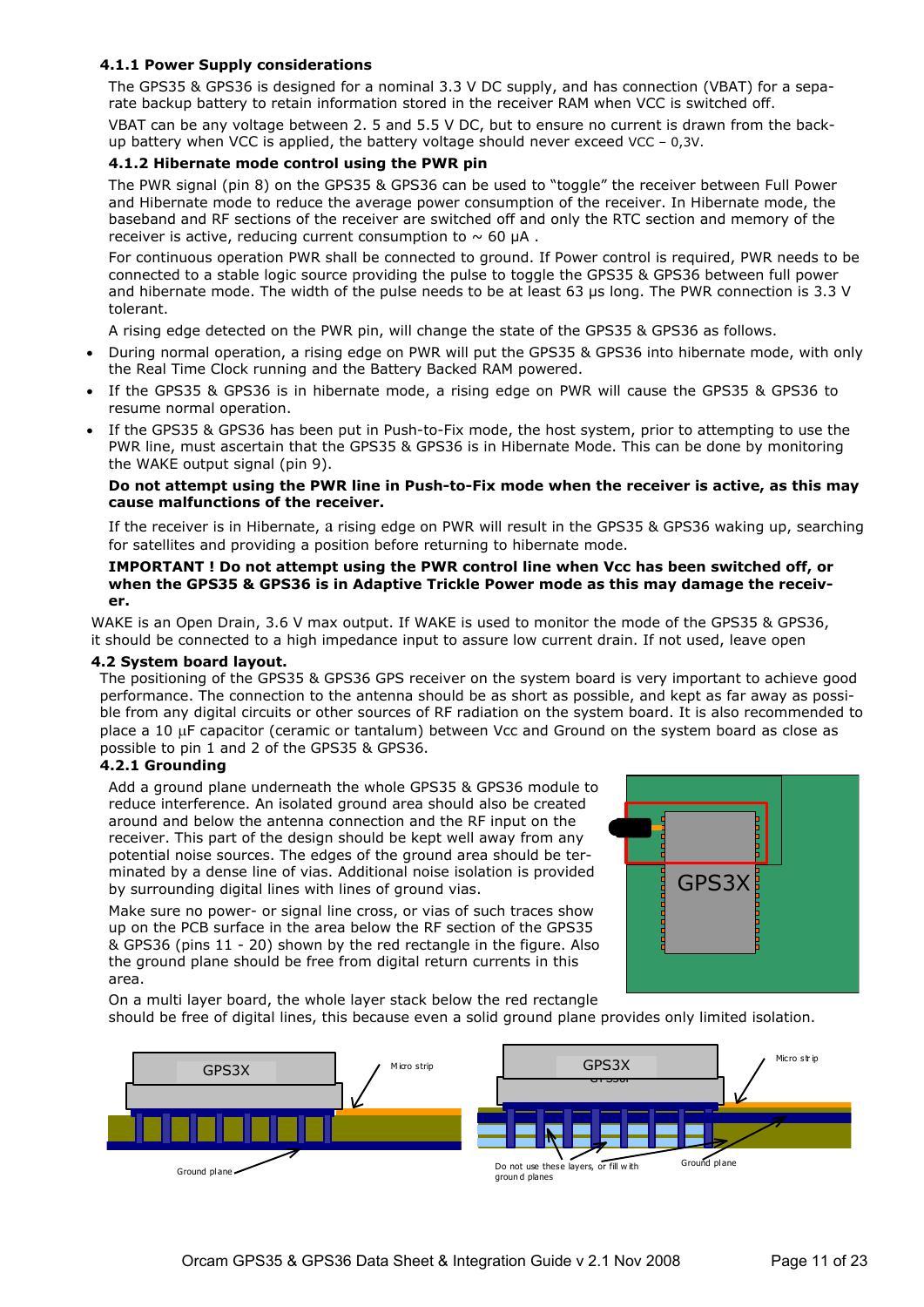#### **4.2.2 Integrating in systems with GSM transmitters and or CPUs**

When integrating the GPS35 & GPS36 in a system containing a high power PA, addition of a notch/bandstop filter on the output of the PA is recommended.

When GPS is co-resident with another CPU or clocked device, there is a high risk that harmonics from other oscillators will appear in the GPS passband. any LCD drive or backlight systems should also be scrutinized for the potential of harmonics within the GPS bandwidth.

*Please see section 5.5 of this document for a more detailed discussion about interference issues.*

#### **4.3 Antenna Considerations**

The Orcam GPS36 has an onboard LNA and SAW-filter and is designed to be used together with either a passive or an active GPS antenna, while the GPS35 does not have an on-board LNA and therefore requires an active GPS antenna for full performance.

When using an active GPS antenna, the antenna should provide enough gain to compensate for cable losses without overloading the RF input stage of the GPS35 & GPS36. Typically an active antenna with  $\sim$  15 dB of gain will be sufficient to obtain good performance. Higher gain active antennas can be used, but the system needs to be carefully evaluated to ascertain performance under strong signal conditions (see below).

When using a passive antenna, conductor lengths (cable and / or micro strip line) should be kept as short as possible to reduce losses and interference. If an omni directional antenna (Helix type) is used, extra care needs to be taken to ensure that the antenna does not pick up noise generated by electronic circuits close to the antenna, including the GPS35 & GPS36 GPS module itself.

Selecting an antenna is a trade off between performance, space available and cost and depends on the actual application. In applications where fixed antenna positions can be expected, a ceramic patch antenna with a sufficiently large ground plane generally gives the best performance.

In applications where the antenna position cannot be controlled, like animal trackers or hand-held or bodyworn devices, a Helical or other type of omni directional antenna may provide better results. *See also section 5.4 of this document for further information.*

Regardless of which type of antenna that is selected, care should be taken to ensure that the antenna provides enough gain to allow the GPS receiver to operate with  $C/N_0$  values of 44 - 47 dB-Hz under normal conditions (open sky).

If the  $C/N_0$  value exceeds 50 dB-Hz, the risk for cross correlation increases which may cause increasing TTFF and increase positional errors. If the gain is too low, the receiver's performance deteriorates.

It is recommended that *SiRF Demo* evaluation software be used to verify the C/N<sub>0</sub> values seen under different conditions.

The GPS35 & GPS36 has no RF connector, hence the antenna connection on the system PCB connects the RFIN pin on the GPS35 & GPS36 with the antenna feed point or the signal pin at the antenna connector. The antenna connection needs to be a 50 Ohm micro strip line.

Bias DC voltage for an active antenna can be supplied via the RFIN pin, either internally regulated +2.7 V if VANT is connected to VCCG, or any other well regulated DC voltage connected to VANT.

**Important! If VANT is connected to VCCG, care needs to be taken to ensure no short circuits appear during antenna connection / disconnection.** A short circuit on VCCG may result in the receiver shutting down, requiring  $V_{CC}$  to be removed and reapplied for proper operation after the short circuit has been removed. It is therefore recommended to put the GPS35 & GPS36 in "hibernate mode" or to disconnect  $V_{CC}$  prior to connecting or disconnecting the antenna.

#### **4.4 Antenna micro strip design**

The antenna connection should be a 50 Ohm micro strip line and kept as short as possible to reduce losses and interference. However, when using a passive Helix omni directional antenna, care needs to be taken to assure noise emanating from the GPS35 & GPS36 itself is not being picked up by the antenna. Positioning the antenna some distance away from the receiver may improve the overall performance.

The micro strip line should, if at all possible, be kept straight to reduce signal reflections. If this is not possible, 45-degree routing is preferred over 90-degree routing.

If possible, the distance between the micro strip line and ground area on the Top Layer should be at least equal to the dielectric thickness.

Routing the RF-connection underneath the GPS35 & GPS36 module should be avoided.

Use as many vias as possible to connect the ground planes.In order to avoid reliability hazards, the area on the PCB under the GPS35 & GPS36 should be entirely covered with solder mask and vias should not be open. There are several software tools available for designing micro strip lines on PCB materials, some as freeware. One freeware that can be used is AppCAD by Agilent, that can be downloaded from www.hp.woodshot.com. When using AppCAD, use the Coplanar Waveguide model for calculating the micro strip.

As a rule of thumb, on FR-4 material, the width of the line is roughly double the thickness of the dielectric layer. For the correct calculation of the micro strip impedance, the distance between the top and the first inner layer, the distance between the micro strip and the adjacent ground plane on the same layer needs to be considered.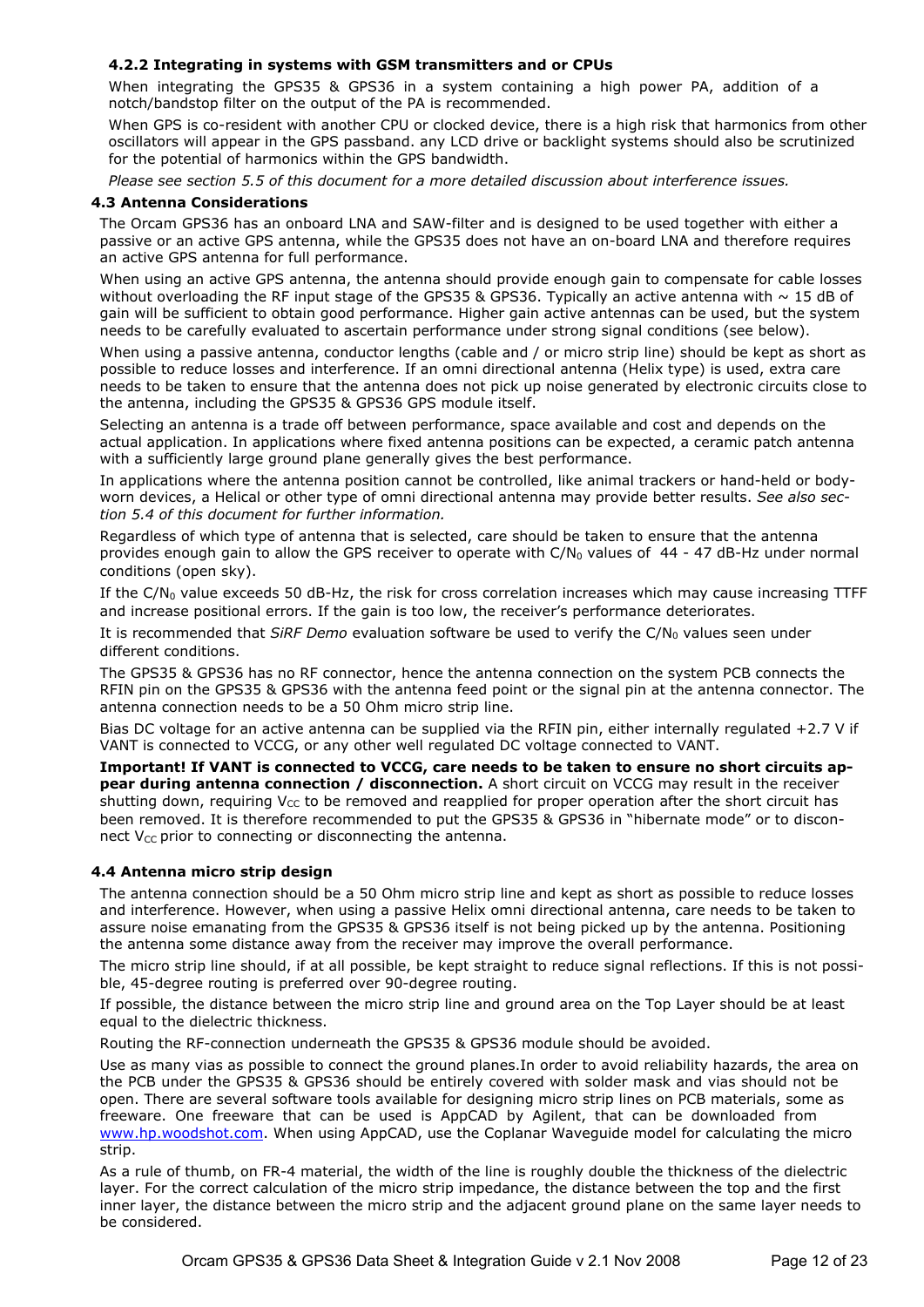As an example, on a FR-4 board of 1.6 mm thickness with a 35 µm (1 once) copper cladding, the thickness of the micro strip (T) is comprised of the cladding plus the plated copper (typically 25) and will be 60 µm and the dielectric (H) is 1600 µm. Using AppCAD and selecting  $G = 600$  µm will result in W = 2050 µm for  $Z_0 = 50$  Ohms.

Similarly, for a multi layer PCB with a 18  $\mu$ m cladding (T = 43  $\mu$ m) and a 180  $\mu$ m dielectric (H) between layer 1 and 2 using AppCAD will give a solution with W = 324  $\mu$ m and G = 250  $\mu$ m to achieve Z<sub>0</sub> = 50,0 Ohms.



#### **Note**:

1. If G > 5 x W, the Micro Strip model can be used in AppCAD to design the micro strip line.

2. For a multi layer PCB, use the thickness of the dielectric between the signal layer and the 1:st ground layer for "H" in the calculation.

#### **4.5 Navigation Messages (Serial ports)**

The Serial Ports on GPS35 & GPS36 is used for communicating with the receiver. Messages are received and transmitted using either NMEA-0183 or SiRF Binary Protocol. The GPS35 & GPS36 supports a sub-set of the NMEA-0183 messages allowing some control of the receiver in addition to receiving Navigation messages. Using SiRF Binary Protocol, the ability to control the receiver using software instructions increases. Also, the detail of navigation solution information that can be retrieved increases.

This section describes the standard output messages from the GPS35 & GPS36.

#### **4.5.1 NMEA-0183 Messages**

The GPS35 & GPS36 supports the following sub-set of NMEA-0183 messages, developed and defined by SiRF.

#### GPS35 & GPS36 NMEA Output Messages

- MID \*1 Description
- GGA Time, position and fix type data.
- GLL Latitude, longitude, UTC time of position fix and status.
- GSA GPS receiver operating mode, satellites used in the position solution, and DOP values.
- GSV The number of GPS satellites in view, satellite ID numbers, elevation, azimuth, and SNR values.
- RMC Time, date, position, course and speed data.
- VTG Course and speed information relative to the ground.
- 150 OK to send message.
- 151 GPS Data and Extended Ephemeris Mask
- 152 Extended Ephemeris Integrity
- 154 Extended Ephemeris ACK

#### GPS35 & GPS36 NMEA Input Messages

| $MID^{*1}$<br>100 | Message<br><b>SetSerialPort</b>         | Description<br>Set PORT A parameters and protocol                                               |
|-------------------|-----------------------------------------|-------------------------------------------------------------------------------------------------|
| 101<br>102        | NavigationInitialization<br>SetDGPSPort | Parameters required for start using X/Y/Z <sup>*2</sup><br>Set PORT B parameters for DGPS input |
| 103               | Query/Rate Control                      | Query standard NMEA message and/or set output<br>rate                                           |
| 104               | LLANavigation                           | InitializationParameters required for start<br>using Lat/Lon/Alt *3                             |
| 105               | Development Data On/Off                 | Development Data messages On/Off                                                                |
| 106               | Select Datum                            | Selection of datum to be used for coordinate<br>transformations                                 |
| 107               | Extended Ephemeris Proprietary 1        | Extended Ephemeris Proprietary message                                                          |
| 108               | Extended Ephemeris Proprietary 2        | Extended Ephemeris Proprietary message                                                          |
| 110               | <b>Extended Ephemeris Debug</b>         | <b>Extended Ephemeris Debug</b>                                                                 |
| 200               | Marketing Software Configuration        | Selection of Marketing Software Configurations                                                  |
| MSK               | MSK Receiver Interface                  | MSK Command message to a MSK radio-beacon<br>receiver                                           |

- \*1 Message Identification (MID).
- \*2 Input coordinates must be WGS84.
- \*3 Input coordinates must be WGS84.

*For a complete description of the SiRF NMEA-0183 Protocol Messages supported by GPS35 & GPS36, please see the SiRF NMEA Reference Manual*

Orcam GPS35 & GPS36 Data Sheet & Integration Guide v 2.1 Nov 2008 Page 13 of 23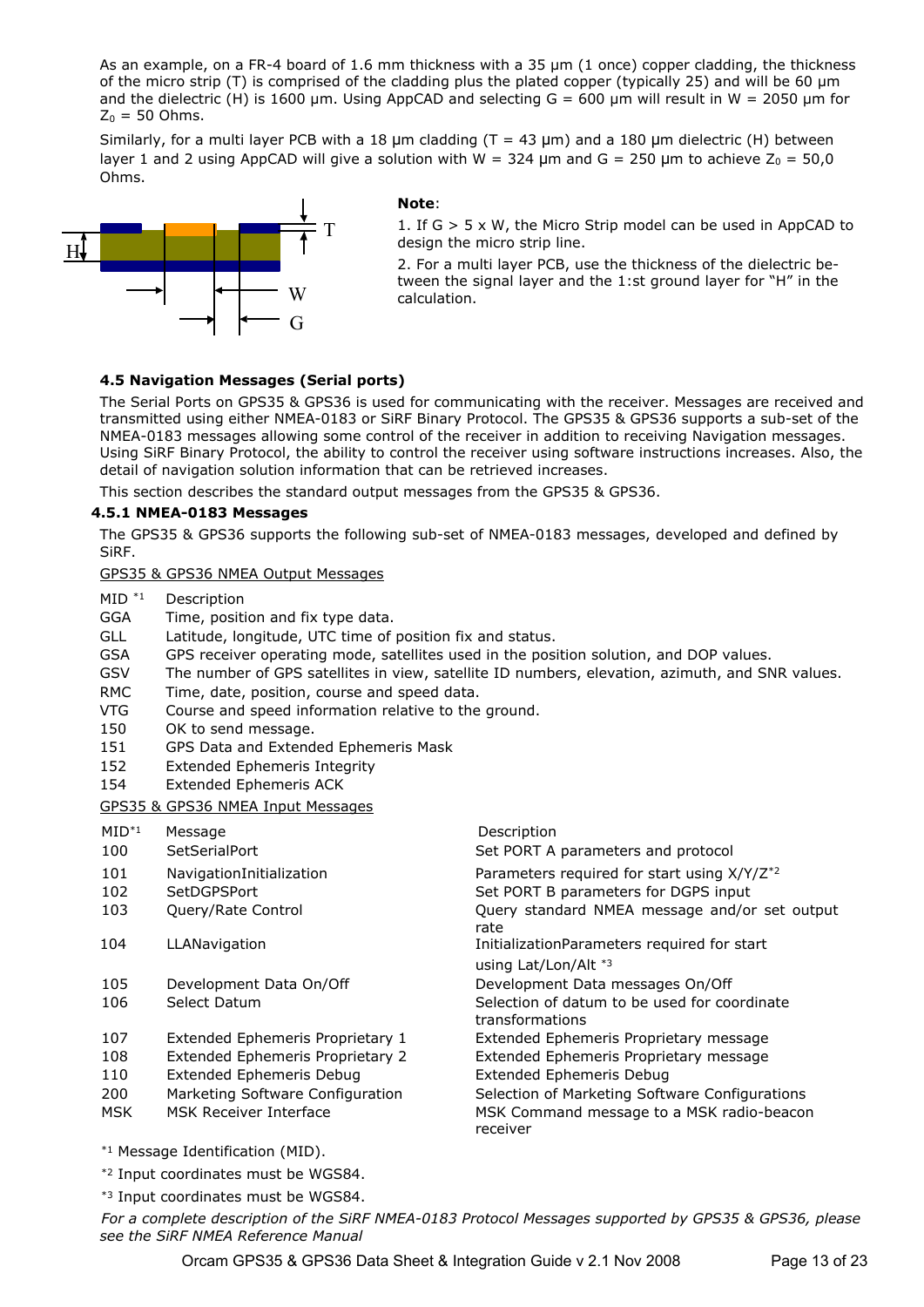#### **4.5 Navigation Messages (Serial port)**

The Serial Port on GPS35 & GPS36 is used for communicating with the receiver. Messages are received and transmitted using either NMEA-0183 or SiRF Binary Protocol. The GPS35 & GPS36 supports a sub-set of the NMEA-0183 messages allowing some control of the receiver in addition to receiving Navigation messages. Using SiRF Binary Protocol, the ability to control the receiver using software instructions increases. Also, the detail of navigation solution information that can be retrieved increases.

This section describes the standard output messages from the GPS35 & GPS36.

For a full description of the NMEA and SiRF Binary Protocol, Reference Manuals are available.

#### **4.5.1 NMEA-0183 Messages**

The GPS35 & GPS36 supports the following sub-set of NMEA-0183 messages, developed and defined by SiRF.

GPS35 & GPS36 NMEA Output Messages

- MID \*1 Description
- GGA Time, position and fix type data.
- GLL Latitude, longitude, UTC time of position fix and status.
- GSA GPS receiver operating mode, satellites used in the position solution, and DOP values.
- GSV The number of GPS satellites in view, satellite ID numbers, elevation, azimuth, and SNR values.
- RMC Time, date, position, course and speed data.
- VTG Course and speed information relative to the ground.
- 150 OK to send message.
- 151 GPS Data and Extended Ephemeris Mask
- 152 Extended Ephemeris Integrity
- 154 Extended Ephemeris ACK

#### GPS35 & GPS36 NMEA Input Messages

MID<sup>\*1</sup> Message Description 100 SetSerialPort Set PORT A parameters and protocol 101 NavigationInitialization Parameters required for start using X/Y/Z<sup>\*2</sup> 102 SetDGPSPort Set PORT B parameters for DGPS input 103 Query/Rate Control Query standard NMEA message and/or set output rate de la construcción de la construcción de la construcción de la construcción de la construcción de la cons 104 LLANavigation **InitializationParameters required for start**  using Lat/Lon/Alt \*3 105 Development Data On/Off Development Data messages On/Off 106 Select Datum Selection of datum to be used for coordinate transformations 107 Extended Ephemeris Proprietary 1 Extended Ephemeris Proprietary message 108 Extended Ephemeris Proprietary 2 Extended Ephemeris Proprietary message 110 Extended Ephemeris Debug Extended Ephemeris Debug 200 Marketing Software Configuration Selection of Marketing Software Configurations MSK MSK Receiver Interface MSK Command message to a MSK radio-beacon receiver

\*1 Message Identification (MID).

- \*2 Input coordinates must be WGS84.
- \*3 Input coordinates must be WGS84.

*For a complete description of the SiRF NMEA-0183 Protocol Messages supported by GPS35 & GPS36, please see the SiRF NMEA Reference Manual*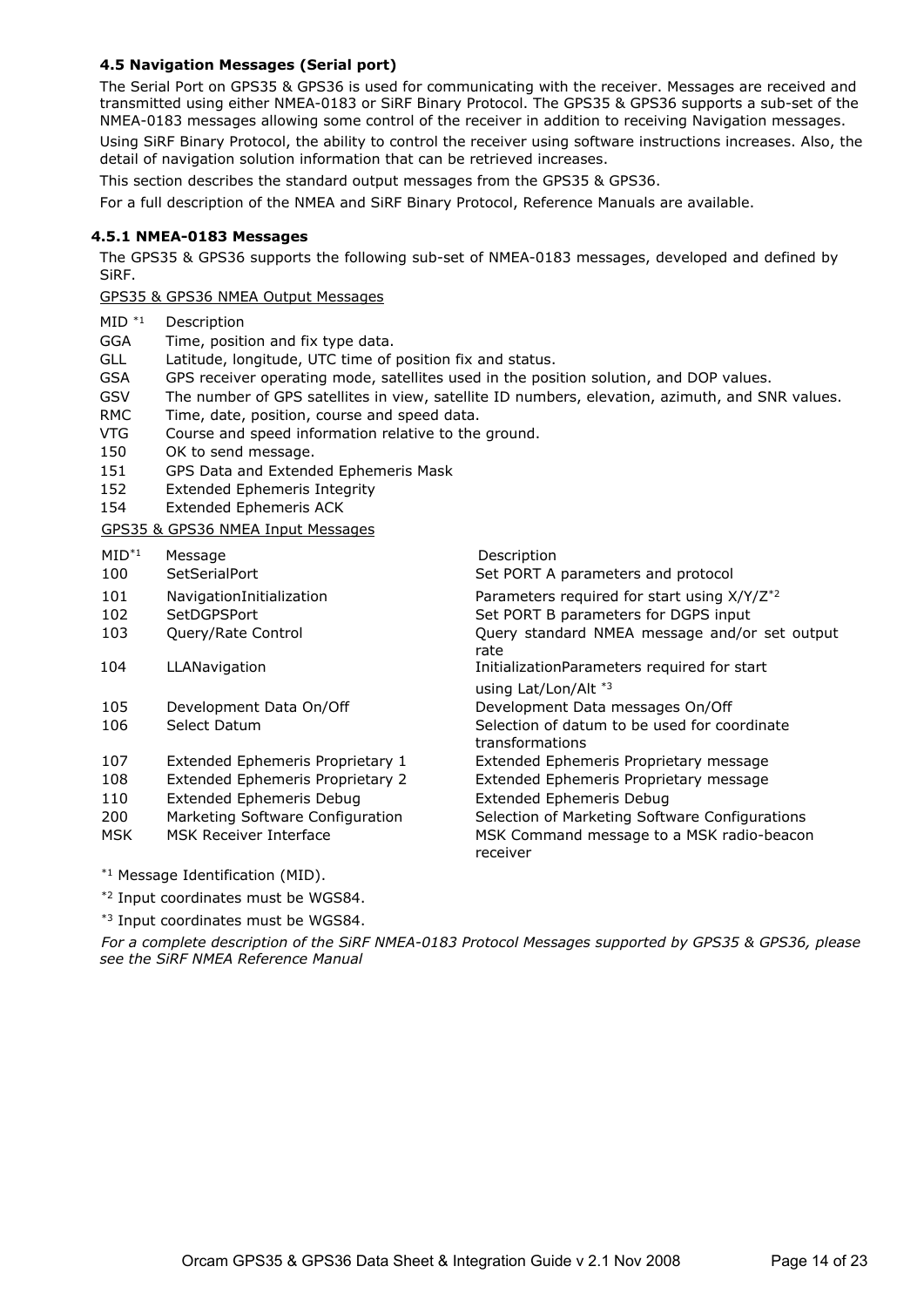#### **4.5.2 SiRF Binary Protocol Messages**

The SiRF Binary protocol is the standard interface protocol used by all SiRF-based products, and also used in the GPS35 & GPS36 Evaluation receiver. The listing below shows which messages that are supported by the GPS35 & GPS36.

SiRF Binary Messages - Input Message List

| <u>Hex</u>     | Decimal Name   |                                            | Description                                                        |
|----------------|----------------|--------------------------------------------|--------------------------------------------------------------------|
| 80             | 128            | Initialise Data Source                     | Receiver initialisation and associated parameters                  |
| 81             | 129            | Switch to NMEA Protocol                    | Enable NMEA messages, output rate and baud<br>rate                 |
| 82             | 130            | Set Almanac (upload)                       | Sends an existing almanac file to the receiver                     |
| 83             | 131            | Handle Formatted Dump Data                 | Outputs formatted data                                             |
| 86             | 134            | Set Main Serial Port                       | Baud rate, data bits, stop bits, and parity                        |
| 87             | 135            | Switch Protocol                            | Obsolete                                                           |
| 88             | 136            | Mode Control                               | Navigation mode configuration                                      |
| 89             | 137            | DOP Mask Control                           | DOP mask selection and parameters                                  |
| 8B             | 139            | <b>Elevation Mask</b>                      | Elevation tracking and navigation masks                            |
| 8C             | 140            | <b>Power Mask</b>                          | Power tracking and navigation masks                                |
| 8F             | 143            | <b>Static Navigation</b>                   | Configuration for static operation                                 |
| 90             | 144            | Poll Clock Status                          | Polls the clock status                                             |
| 92             | 146            | Poll Almanac                               | Polls for almanac data                                             |
| 93             | 147            | Poll Ephemeris                             | Polls for ephemeris data                                           |
| 95             | 149            | Set Ephemeris (upload)                     | Sends an existing ephemeris to the receiver                        |
| 96             | 150            | <b>Switch Operating Mode</b>               | Test mode selection, SV ID, and period.                            |
| 97             | 151            | Set TricklePower Parameters                | Push to fix mode, duty cycle, and on time                          |
| 98             | 152            | Poll Navigation Parameters                 | Polls for the current navigation parameters                        |
|                |                |                                            |                                                                    |
| A <sub>5</sub> | 165            | Set UART Configuration                     | Protocol selection, baud rate, data bits, stop bits,<br>and parity |
| A6             | 166            | Set Message Rate                           | SiRF Binary message output rate                                    |
| A7             | 167            | Set Low Power Acquisition<br>Parameters    | Low power configuration parameters                                 |
| A <sub>8</sub> | 168            | Poll Command Parameters                    | Poll for parameters                                                |
| AA             | 170            | Set SBAS Parameters                        | SBAS configuration parameters                                      |
| AC             | 172            | SiRFDRive-specific Class of                |                                                                    |
|                |                |                                            |                                                                    |
|                |                | Messages                                   |                                                                    |
|                |                | SiRF Binary Messages - Output Message List |                                                                    |
| <u>Hex</u>     | Decimal        | <u>Name</u>                                | Description                                                        |
| 02             | $\overline{2}$ | Measured Navigation Data                   | Position, velocity, and time                                       |
| 04             | 4              | <b>Measured Tracking Data</b>              | Satellite and C/No information                                     |
| 06             | 6              | <b>SW Version</b>                          | Receiver software                                                  |
| 07             | 7              | Clock Status                               | Current clock status                                               |
| 08             | 8              | 50 BPS Subframe Data                       | Standard ICD format                                                |
| 09             | 9              | Throughput                                 | Navigation complete data                                           |
| 0A             | 10             | Error ID                                   | Error coding for message failure                                   |
| 0В             | 11             | Command Acknowledgment                     | Successful request                                                 |
| 0C             | 12             | Command NAcknowledgment                    | Unsuccessful request                                               |
| 0D             | 13             | Visible List                               | Auto Output                                                        |
| 0E             | 14             | Almanac Data                               | Response to poll                                                   |
| 0F             | 15             | Ephemeris Data                             | Response to poll                                                   |
| 12             | 18             | OkToSend                                   | CPU ON / OFF (TricklePower)                                        |
| 13             | 19             | <b>Navigation Parameters</b>               | Response to Poll                                                   |
| 14             | 20             | Test Mode 2/3/4                            | Test Mode or 4 test data                                           |
| 1 <sup>C</sup> | 28             | Nav. Lib. Measurement Data                 | Measurement data                                                   |
| 1E             | 30             | Nav. Lib. SV State Data                    | Satellite state data                                               |
| 1F             | 31             | Nav. Lib. Initialisation Data              | Initialisation data                                                |
| 29             | 41             | Geodetic Navigation Data                   | Geodetic navigation information                                    |
| 2B             | 43             | Queue Command Parameters                   | <b>Command Parameters</b>                                          |
| 2E             | 46             | Test Mode 3                                | Additional test data (Test Mode 3)                                 |
| 37             | 55             | Test Mode 4                                | Track Data                                                         |
| 38             | 56             | <b>Extended Ephemeris Data</b>             | Extended Ephemeris Mask and Integrity data                         |
| E1<br>FF       | 225<br>255     | SiRF internal message<br>Development Data  | Reserved<br>Various status messages                                |

*For a complete description of the SiRF Binary Protocol Messages, please see the SiRF Binary Protocol Reference Manual*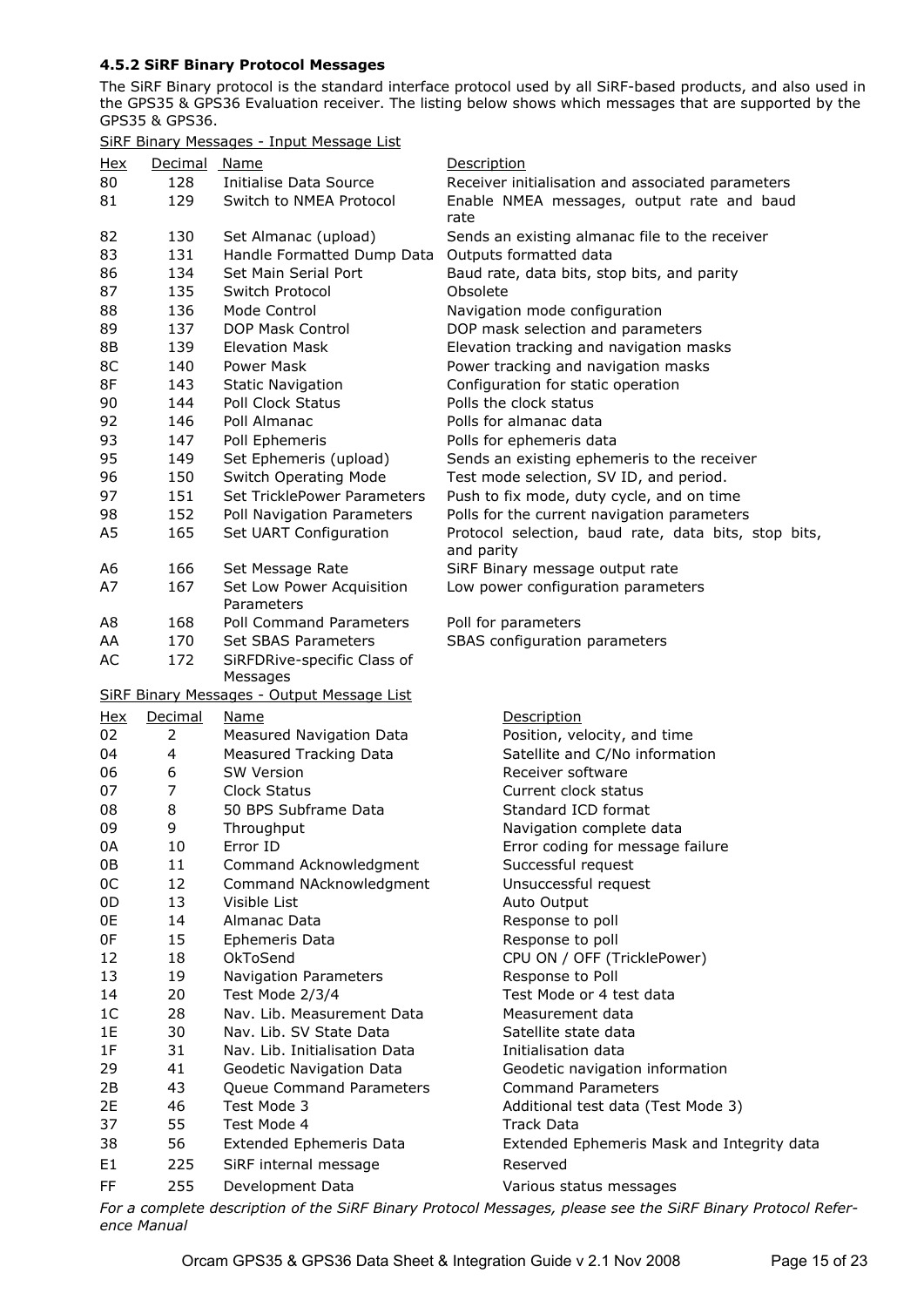## **5. GPS Basics**

#### **5.1 Theory of Operation**

The basic operation of the GPS35 & GPS36 can be described using the functional block diagram below.



#### **RF Section**

In the RF Section the GPS signal detected by the antenna is amplified, filtered and converted to a digital IF signal.

#### **Baseband Processing**

The digital IF signal bit stream is then passed to the base band section, where it is fed into the correlators. The function of the correlators is to acquire and track the satellite signals. Up to 20 channels are used in parallel, with each correlator looking for a characteristic PRN code sequence in the bit stream. Once the correlator has a valid signal, Pseudorange, Carrier Phase and Orbit Information can be extracted from the GPS signal and fed to the processor.

#### **Navigation Solution**

The on-board processor uses the Pseudorange, Carrier phase and Orbit information to calculate the navigation solution (position, velocity and time), and converts it into the desired coordinate system, e.g.. Latitude/ Longitude/ Altitude.

#### **Interface**

The data from the navigation solution is presented at the serial interface port either in NMEA or SiRF Binary format.

#### **5.2. Basic Operation**

When the receiver is powered up, it goes trough a sequence of actions until it can initially determine it's position, velocity and time. Once this is done, the satellite signals are tracked continuously and the position is calculated periodically.

To generate a position for 3D solution the receiver needs measurements (Pseudorange, Carrier phase & Ephemeris) to at least 4 different satellites. To calculate a position for a 2D solution 3 different satellites are required.

Pseudo Range and Carrier Phase information is available when the receiver has been able to acquire & track a Satellite. Ephemeris data for a satellite are normally downloaded and decoded from the orbit data the individual satellite transmits. Each satellite transmits its own ephemeris data, the broadcast lasts for 18 seconds, repeating every 30 seconds. Ephemeris data stored in the receiver in battery-backup memory, is valid for 2 hours and can be used in future startup's to improve the time to first fix (TTFF).

Ephemeris can also be supplied to the receiver via the serial port (SiRF Instant Fix).

Depending on which information is available to the receiver at start-up, different start-up strategies will be used to initiate navigation, these are :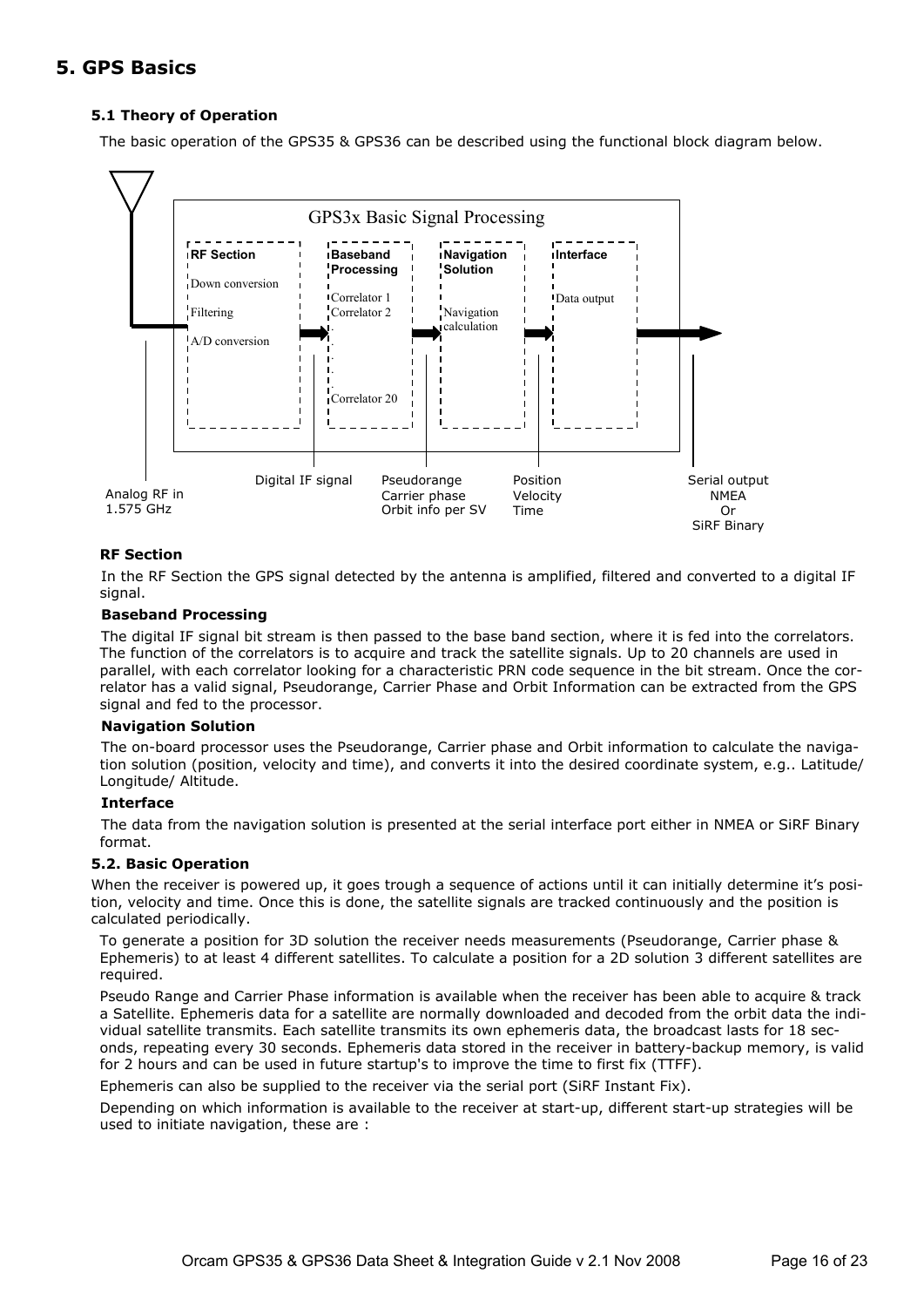#### **Cold start**

In a Cold Start, the receiver has no knowledge of its last position or time. This happens when the real time clock (RTC) has not been running or no valid ephemeris data or almanac data is available. For the GPS35 & GPS36 a Cold Start typically takes ~35 s in an open sky environment

#### **Warm start**

In a Warm Start, the receiver has access to valid almanac and time and has not significantly moved since the last valid position calculation. This happens when the receiver has been shut off for more than 2 hours, but has its last position, time and almanac stored in memory and the RTC has been running. The receiver then can predict the current visible satellites, and start acquiring data . However, since valid ephemeris data is not available, the receiver needs to wait for the ephemeris broadcast to complete before a position can be calculated and reported.

#### **Hot start**

In a Hot Start, the receiver has access to valid ephemeris data, almanac and precise time. Normally this happens when the receiver has been shut off for less than 2 hours, with the RTC running from battery backup and valid ephemeris data is stored in memory.

As the receiver can predict the currently visible Satellites and ephemeris is already known, the time needed to calculate a navigation solution and output navigation data is short, for the GPS3x typically  $\lt 1$  s.

#### **5.3. GPS Performance Considerations**

GPS works with very weak signals, approximately 15 dB below the thermal noise floor. To design a reliable GPS enabled system requires careful design, taking into consideration all parameters affecting the GPS performance. Some areas to pay special attention to are:

#### **Antenna**

- $\overline{6}$  Gain of the GPS antenna
- $\checkmark$  Directivity (radiation pattern) of the GPS antenna
- $\checkmark$  Orientation of the antenna to the sky
- $\checkmark$  Matching between antenna and cable impedance
- $\checkmark$  Noise performance of the receivers input stage or the antenna amplifier

#### **Electrical Environment**

- $\checkmark$  Jamming from external signals
- $\checkmark$  Jamming from signals generated by the receiver itself

#### **GPS Environment**

- $\checkmark$  Signal path obstruction by buildings, foliage, covers, snow, etc.
- $\checkmark$  Multi-path effects
- $\checkmark$  Satellite constellation and geometry

The effects of the factors mentioned above is discussed in more detail in the following sections.

#### **5.4 Antenna**

The importance of the antenna selection and design cannot be overstressed, as even the best receiver cannot compensate for a poor antenna. The GPS signal is right-hand circular polarized (RHCP). This results in a style of antenna that is different from the well-known whip antennas used for linear polarized signals.

The most common GPS antenna is the patch antenna, another common style is the helix antenna.

A small antenna will present a smaller aperture to collect the signal energy from the sky, resulting in a lower overall gain of the antenna and tight manufacturing tolerances become more critical to the performance of the antenna.

This is the result of pure physics and there is no "magic" to get around this problem. Amplifying the signal after the antenna will not improve the signal to noise ratio.

#### **5.4.1 Active or Passive Antennas**

The use of an active antenna (with a built in LNA) is always advisable if the RF-cable length between receiver and antenna exceeds about 10 cm. This will prevent cable losses to affect the overall noise figure of the GPS receiver system. Care should be taken that the LNA gain of the active antenna does not lead to an overload of the RF front-end of the receiver. For the GPS35 & GPS36 an antenna LNA gain of 15 dB is usually sufficient, even for cable lengths up to 5 m, and there's no need for the antenna LNA gain to exceed 26 dB for use with Orcam receivers.

The GPS35 & GPS36 will achieve best performance if the signal strength  $C/N_0$  at is between 44 - 47 dB-Hz in good, open sky conditions. If  $C/N_0$  exceeds 50 dB-Hz, the risk for cross-correlation of increases, prolonging the TTFF and deteriorating the receivers performance. It is recommended that  $C/N<sub>0</sub>$  is monitored and measured during development, for example using the *SiRF Demo* evaluation software supplied with the Orcam Evaluation Kits.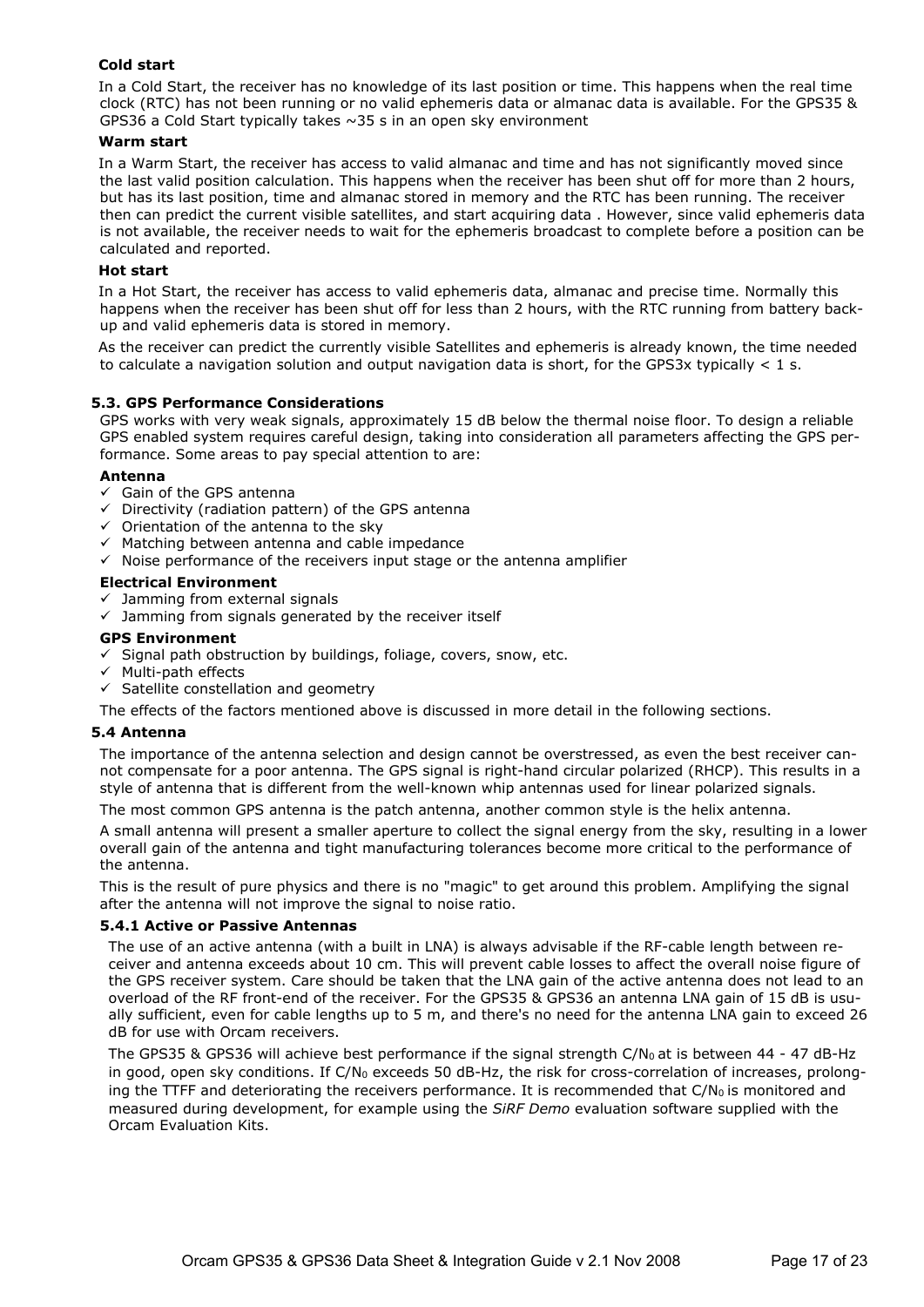When comparing gain figures of active and passive antennas, keep in mind that the gain of an active antenna is composed of two components, the antenna gain of the passive radiator, given in dBic, and the LNA power gain given in dB.

As the antenna gain is important for the overall noise figure, a low antenna gain cannot be compensated by high LNA gain as the LNA will also amplify the noise. If a manufacturer provides one total gain figure, this is not sufficient to judge the quality of an active antenna. Information on antenna gain (in dBic), amplifier gain (in dB), and amplifier noise figure are needed to make a proper decision.

#### **5.4.2 Antenna Matching**

All common GPS antennas are designed for a 50 Ohms electrical load, therefore, one should use a 50 Ohms cable or a 50 Ohms strip line to connect the antenna to the receiver.

There are however, circumstances under which the matching impedance of the antenna might shift considerably, meaning that the antenna no longer presents a 50 Ohms source impedance.

Typically what happens is that the center frequency of the antenna is shifted away from GPS frequency usually towards lower frequencies by some external influence. The reason for this is usually objects in the near field of the antenna. This can be a ground plane, which does not have the same size as the antenna was designed for, an enclosure with a different dielectric constant than air, or in case of hand-held applications the effects from the human body in close proximity to the antenna.

Reducing the size of the antenna will decrease the antenna bandwidth and make it more sensitive to distortions in the near field, making it harder to achieve optimum tuning

If the application requires a very small antenna, a LNA can help to match the impedance of the antenna to a 50 Ohms cable or strip line even if the distance between the antenna and the receiver is short. In this case, there's no need for the gain of the LNA to exceed  $\sim$ 10 dB, as the purpose of the LNA is to provide impedance matching and not signal amplification.

Usually, antenna manufacturers offer a selection of pre-tuned antennas, so the user can test and select the version that fits his environment best. However, equipment such as a scalar network analyzer is needed to verify the matching.

#### **5.4.3 Patch Antennas**

Patch antennas are ideal for an application where the antenna sits on a flat surface, e.g.. the roof of a car, as they can show a very high gain, especially when mounted on top of a large ground plane. Ceramic patch antennas are very popular because of the small size, typically measuring from 25 x 25 mm down to 12 x 12 mm. Very cheap solutions might also use ordinary circuit board material like FR-4 or even air as dielectric, but this will result in a much larger size, typically in the order of some 10 x 10 cm.

To achieve optimum performance from a patch antenna, it requires a properly sized and designed ground plane. If the ground plane is small, the antenna will have a certain back-



Ceramic patch antennas, RF Morecom

lobe in their radiation pattern, making it susceptible to radiation coming from the backside of the antenna, e.g.. multi-path signals reflected off the ground, and also increase the sensitivity to disturbances in the antenna near-field causing the antenna source-impedance to shift.

The larger the size of the ground plane, the less severe these effects becomes.

Manufacturers of patch antennas normally supply design data, showing Gain and Axial Ratio vs ground plane size. For an ideal circular polarization the Axial Ratio is 0 dB, so the lower the Axial Ratio, the smaller the polarisation loss of the antenna.

Most patch antennas, however, do not have minimum Axial Ratio and maximum gain at the same size of ground plane. The patch antenna ground plane, in the end, usually becomes a compromise between the Axial Ratio and antenna gain.

A good trade-off for the ground plane size is typically in the area of 50 to 70 mm square. This number is largely independent of the size of the patch itself (when considering ceramic patches).

Smaller size patches will usually reach their maximum gain with a slightly smaller ground plane compared to a larger size patch. However, the maximum gain of a small sized patch with optimum ground plane may still be much lower than the gain of a large size patch on a less than optimal ground plane.

Not only gain and axial ratio of the patch antenna is affected by the size of the ground plane but also the matching of the antenna to the 50 Ohms impedance of the receiver.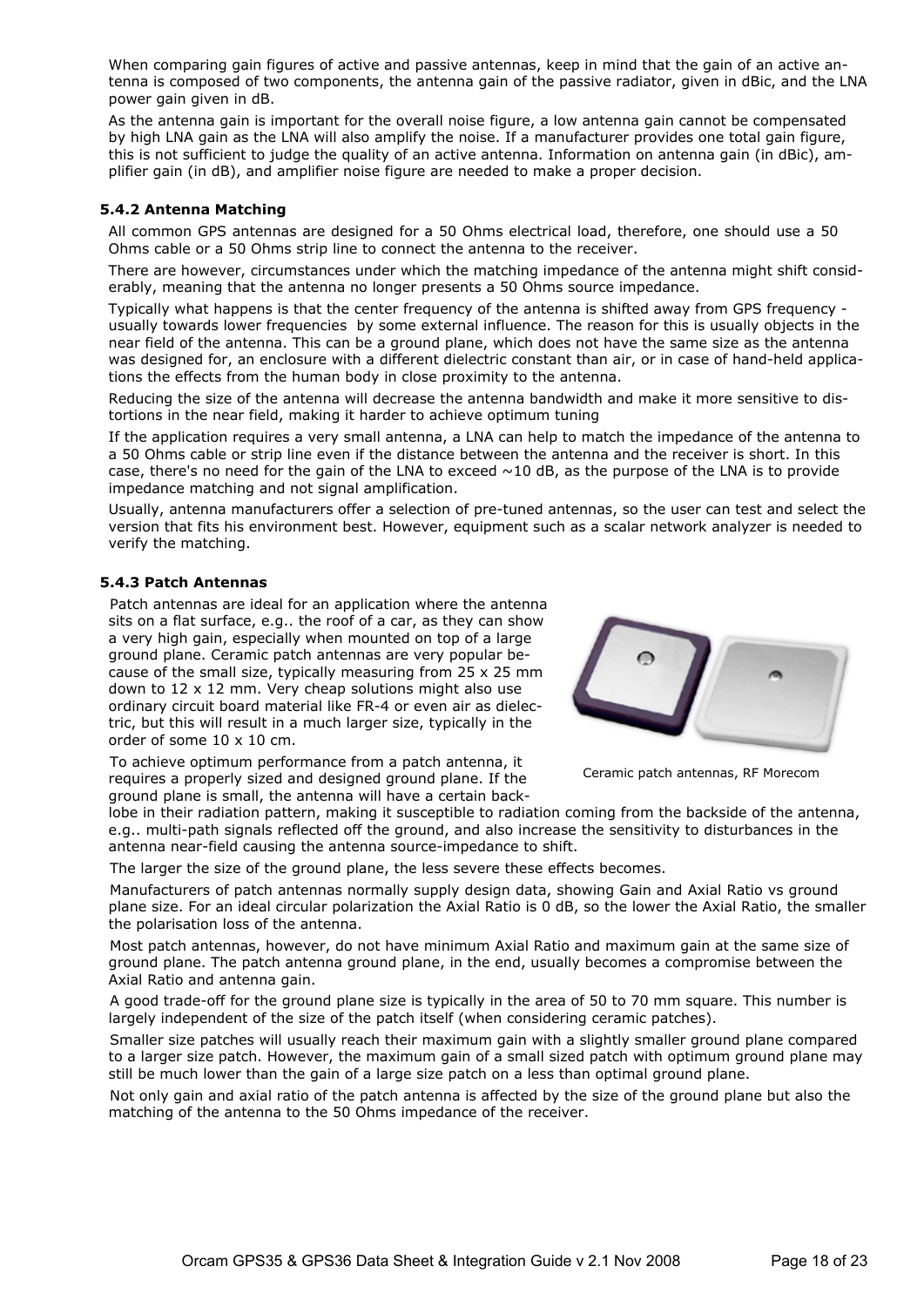#### **5.4.4 Helix Antennas**

In contrast to patch antennas, helix antennas can be designed for use with or without a ground plane. As with patch antennas, filling the antenna with a high dielectric constant material can reduce the size of helix antennas. Ceramic helix antennas with sizes in the order of 18 mm length and 10 mm diameter are being offered to the market. Again, antenna gain will decrease with decreasing size of the antenna.

The gain of a ceramic helix antenna is usually lower than that of a ceramic patch of the same size. The main lobe of a helix antenna usually is larger than that of a patch, making it more omni directional in nature, while the back lobe of the helix generally degrades much smoother and does not show any sensitivity at the 180 degree direction.



Ceramic Helix Antenna GeoHelix-SMP, Sarantel Ltd.

A helix antenna might result in "more satellites on the screen" in difficult signal environments when directly compared with a patch antenna. This is due to the fact that the helix will more easily pick up reflected signals through its omni directional radiation pattern. However, one need to be aware of the uncertain path of the reflected signals and realise that the navigation solution will be degraded because of distorted range measurements in a multi-path environment.

If possible, test the actual performance of different antenna types in a real life environment before starting the mechanical design of the GPS enabled product.

#### **5.4.5 Patch or Helix ?**

As there are pros and cons for both antenna styles, in practical applications the possibility of integrating a certain style of antenna into the device usually determines the type of antenna to be used.

Some designs are natural to the patch type of antenna, e.g.. rooftop applications, while others prefer the pole like style of the helix antenna, similar to the style of mobile phone antennas.

If the application is a hand held device, the antenna should be designed in a way that natural user operation results in optimum antenna orientation. The helix antenna seems to be more appropriate, and "forgiving" in applications where the direction of the antenna cannot be controlled, due to it's omni directional characteristics.

However, keep in mind that comparable antenna gain requires comparable size of the antenna aperture, which will lead to a larger volume filled by a helix antenna in comparison to a patch antenna. Helix antennas with a "reasonable" size will therefore typically show a lower sensitivity compared to a "reasonably" sized patch antenna.

#### **5.5 Interference Issues**

In an ideal GPS application, the antenna will only see thermal noise in the GPS frequency band as the peak power of the GPS signal is ~15 dB below the thermal noise floor. Therefore a typical GPS receiver is designed with a very low dynamic range. The thermal noise floor is usually very constant over time, and most receiver architectures use an automatic gain control (AGC) circuitry to automatically adjust to the input levels presented by different antenna and pre-amplifier combinations. The control range of these AGC's can be as large as 50 dB.

However, the dynamic range for a jamming signal exceeding the thermal noise floor is typically only 6 to 12 dB, due to the one or two bit quantization schemes commonly used in GPS receivers. If there are jamming signals present at the antenna exceeding the thermal noise power, the AGC will regulate on the jamming signal, suppressing the GPS signal buried in thermal noise even further.

Depending on the filter characteristics of the antenna and the front end of the GPS receiver, the sensitivity to such in-band jamming signals decreases more or less rapidly if the frequency of the jamming signal moves away from the GPS signal frequency.

A jamming signal exceeding the thermal noise floor within a reasonable bandwidth ( $\sim$ 100 MHz) around the GPS signal frequency will degrade the performance significantly. Even out-of-band signals might affect GPS receiver performance. If the jamming signal is so strong that the antenna and front-end filter attenuation are not sufficient, the AGC will still regulate on the jamming signal. Very high jamming signal levels can also result in non-linear effects in the pre-amplifier stages of the receiver, desensitising the whole receiver. When integrating GPS with other RF transmitters special care is necessary to ensure jamming is minimised.

If the the antenna is to be integrated with other digital systems, one also need to make sure that jamming signal levels are kept to an absolute minimum. Harmonics of a CPU clock can still at 1.5 GHz exceed the thermal noise floor.

There is not much that can be done to the GPS receiver itself to reduce the effects of jamming without significant effort. Instead, one should concentrate on removing or minimizing the interfering signals at the source. This section contains general recommendations and ideas on how to proceed to reduce interference. It is however totally dependent on the actual application if any of these concepts will apply.

In applications where an active antenna is used in a remote position, e.g.. >1 m away from other electronics, interference should not be an issue.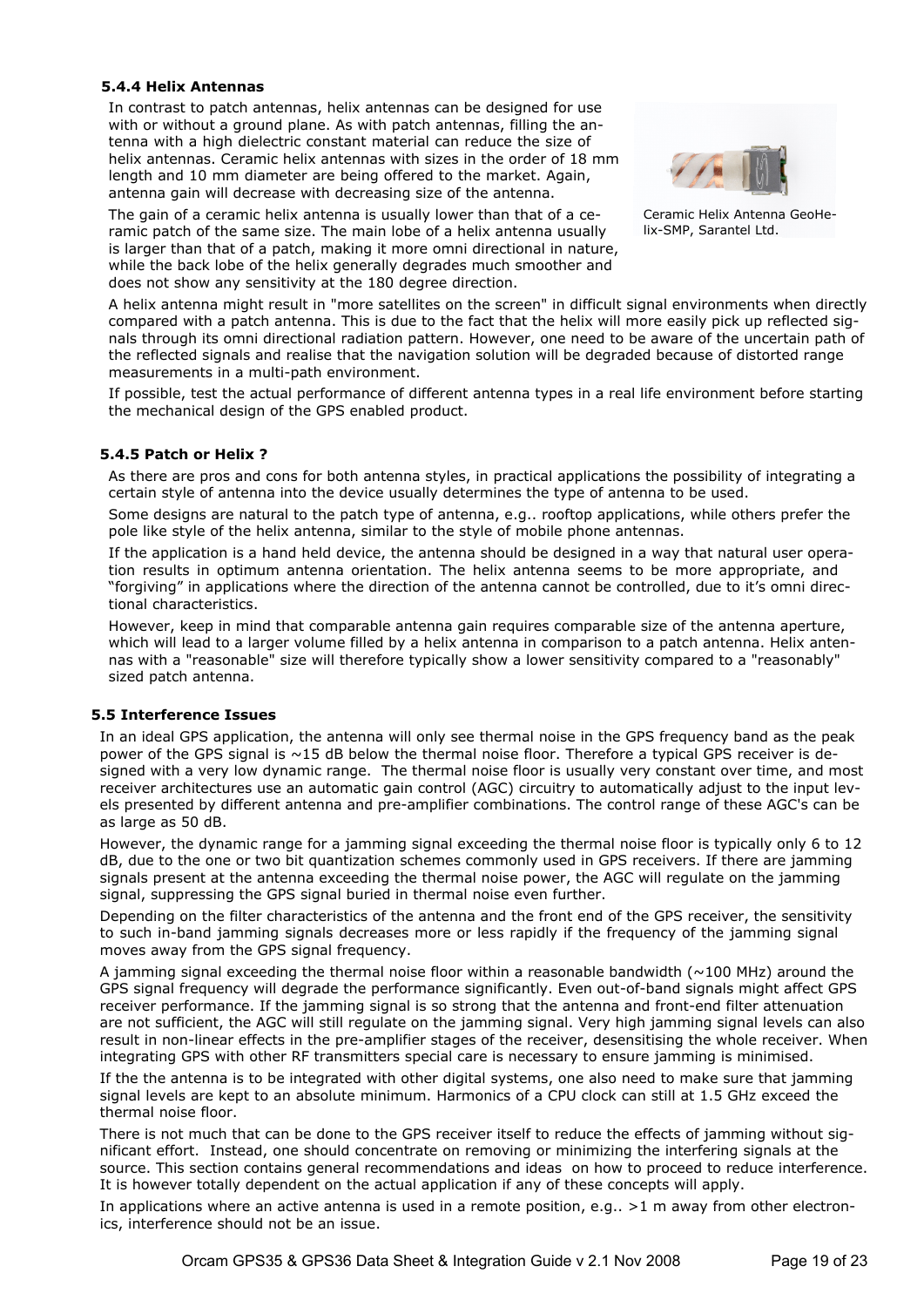#### **5.5.1 Noise Sources**

Two sources of noise are responsible for most of the interference issues with GPS receivers:

1. Strong RF transmitters close to GPS frequency, e.g.. GSM, DCS at 1710 MHz or radars at 1300 MHz.

When integrating the GPS35 & GPS36 in a system containing a high power PA, addition of a notch/bandstop filter on the output of the PA is recommended. The second harmonic of an 800 or 900 MHz cellular transmitter is at power levels of -50 to -80 dBm, depending on the filtering, the PA characteristics, and the isolation possible. Adding a shunt LC filter in a series resonant configuration at 1575 MHz will reduce the noise power coming from this offending signal, with a small penalty in PA output power (est. 0.2 dB).

Not only must harmonics be attenuated but also broad spectrum noise and spurious signals from the power amplifier must be reduced below -160 dBm-Hz within +/- 20 MHz of 1575.42 MHz. Any in-band power above this level will have the risk of desensitising the GPS receiver.

Even if the transmitter is quiet in the GPS band, a very strong emission close to the GPS band can cause saturation in the front-end of the receiver, like the transmission of a DCS handset (max. 30 dBm at 1710 MHz). If the filtering between the antenna and the GPS receiver is not sufficient, the receiver's front-end stage will reach its compression point. This in turn increases the overall noise figure of the receiver.

Also the GPS receiver may require additional filtering to be placed between the antenna and the receiver to reduce the effect of strong emissions outside the vicinity of the GPS band.

#### 2. Harmonics of the clock frequency emitted from digital circuitry.

This problem is more common but can also be hard to solve. Here, the emitting source is not well specified and the emission can be of broadband nature, making specific countermeasures more difficult.

Any processor, LCD drive and backlight systems should be scrutinized for the potential of harmonics within the GPS bandwidth. When GPS is co-resident with another CPU or clocked device, there is a high risk that harmonics from other oscillators will appear in the GPS passband.

For example, the 97th harmonic of a square clock signal is only 60 dB below the power level of the fundamental frequency. With clock power level of -30 dBm and coupling loss of 20 dB, the 97th harmonic level is at -110 dBm – which is still 10 dB higher than the strongest GPS signal at -120 dBm and 50 dB higher than the low signal floor of the GPS signal at -160 dBm.

Analysis is simple: for any oscillator or clocked signals, determine if there is any harmonic that falls between 1565 MHz and 1585 MHz – this is a strict keep-out range unless the clock is well shielded. Harmonics that fall between 1555 MHz and 1595 MHz are at risk of overloading the RF section or causing unwanted mixer products.

Simple spreadsheet calculations allow determination of risk clock frequencies: *Fref* is the frequency of the reference clock an *n* is any integer that results in a harmonic within the ranges identified. The values are based on a nominal 10 MHz passband for the IF and a 40 MHz passband for the RF filters.

| <b>Risk</b> | <b>Frequency Range</b>                                                                                       |
|-------------|--------------------------------------------------------------------------------------------------------------|
| High        | 1565 MHz $\leq$ n $\times$ Fref $\leq$ 1585 MHz                                                              |
| Moderate    | 1555 MHz $\leq$ n $\times$ f $\leq$ 1565 MHz, 1585 MHz $\leq$ n $\times$ Fref $\leq$ 1595<br>MH <sub>7</sub> |
| Low         | $n \times$ Fref $\leq$ 1555 MHz, 1595 MHz $\leq$ n $\times$ Fref                                             |

Clock Harmonic Frequencies At-Risk to GPS

The GPS band also is far beyond the 1 GHz limit that applies to almost all EMC regulations. So, even if a device is compliant with respect to EMC regulations it might still disturb a GPS receiver severely. If the GPS antenna is to be placed very close to some other electronics, e.g.. the GPS receiver itself or a PDA-like appliance, the EMC issue has to be taken very seriously right from the concept phase of the design. One of the most demanding tasks in electrical engineering is to design a system that is essentially free of measurable emissions in a certain frequency band.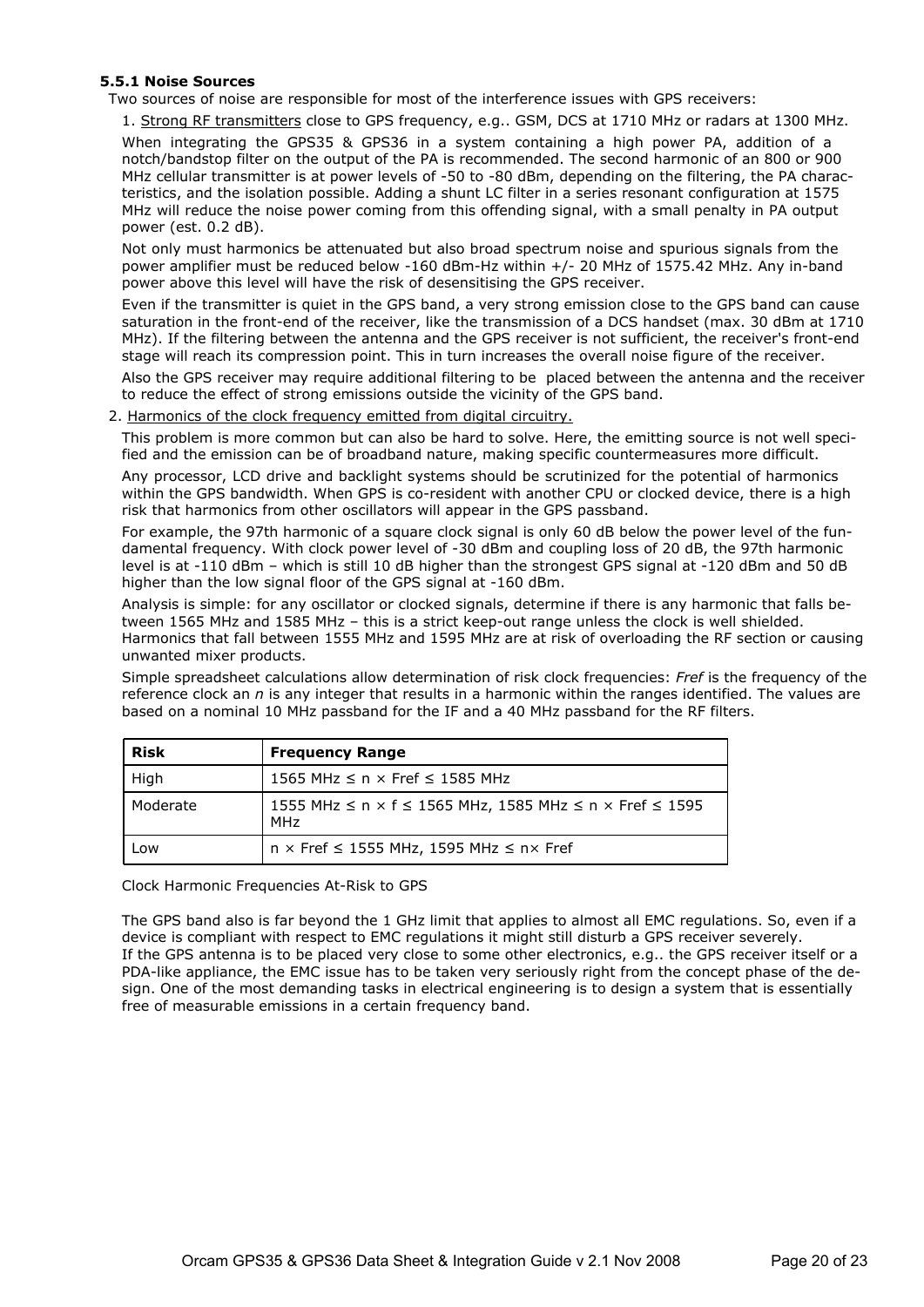#### **5.6 Reducing Digital Noise Sources**

Digital noise is caused by short rise-times of digital signals. Data and address buses with rise-times in the nanosecond range will emit harmonics up to several GHz. The following sections contain some general hints on how to decrease the level of noise emitted from a digital circuit board that eventually sits close to the GPS receiver or the antenna.

#### **5.6.1 Power and Ground Planes**

Use solid planes for power and ground interconnect.

This will normally result in a PCB with at least four layers, but will also result in much lower radiation. Solid ground planes, in the sense that there are no slots or large holes inside the plane, also ensure that there is a defined return path for the signals routed on the signal layer, thereby reducing the "antenna" area of the radiating loop.

The outer extent of the power plane should be within the extent of the ground plane.

This prevents the edges of the two planes to form a slot antenna at the board edges.

Place a ground frame on the circumference of every layer.

The ground frame should be connected to the ground plane with as many vias as possible. If necessary, a shield can then be easily mounted on top of this frame. Free space on the top and bottom layers can be filled with ground shapes connected to the ground plane to shield radiation from internal layers.



Example of good Power plane design

#### **5.6.2 High Speed Signal Lines**

Keep high-speed lines as short as possible.

This will reduce the area of the noise-emitting antenna, i.e. the conductor traces.

Use line drivers with controlled signal rise-time.

This is suggested whenever it comes to driving large bus systems. Alternatively, high-speed signal lines can be terminated with resistors or even active terminations to reduce high frequency radiations originating from overshoot and ringing on these lines.

Place ground traces between signal lines.

If dielectric layers are thick compared to the line width, ground traces between the signal lines will increase shielding. This is especially important if only two layer boards are used.

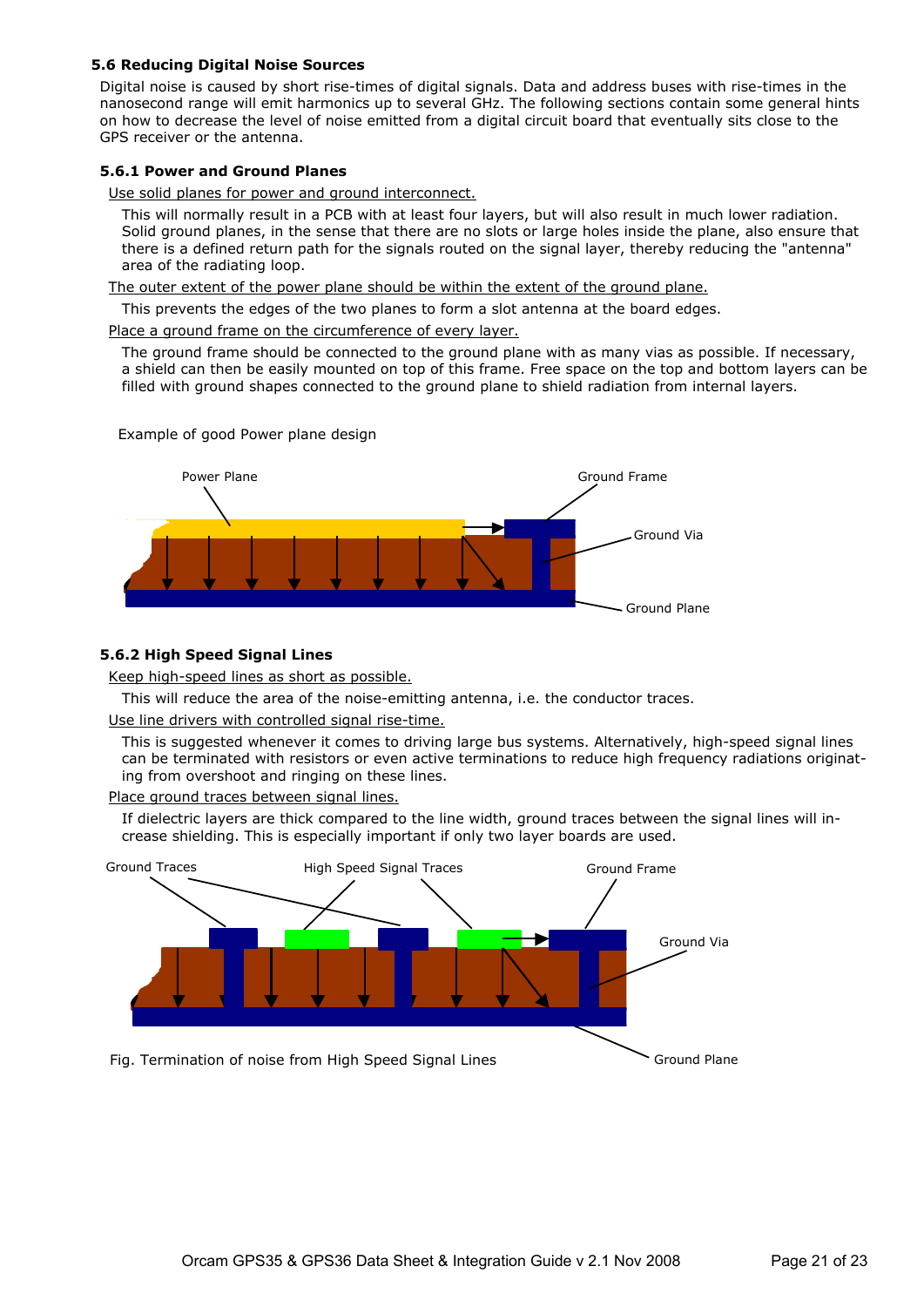#### **5.6.3 Decoupling Capacitors**

Use a sufficient number of decoupling capacitors, placed in parallel between power and ground nets. Without an efficient capacitor network connecting the power and ground plane, the power plane may act as a radiating patch antenna with respect to ground.

- Small size, small capacitance types reduce high-frequency emissions.
- Large size high capacitance types stabilize low frequency variations.

It is usually better to have a large number of small value capacitors in parallel rather than having a small number of large value capacitors. Capacitors has an internal inductance in series with the specified capacitance and above its resonance frequency, the capacitor will behave like an inductor. If many capacitors are connected in parallel, total inductance will decrease while total capacitance will increase.

Ceramic capacitors are preferred over Tantalum, as the high ESR of Tantalum Capacitors limits their useful frequency band to a few 100 kHz.

Ceramic capacitors are available with different types of dielectric material. These materials has different temperature properties, and it is important to consider the intended operating temperature range when selecting type of capacitor to be used. For industrial temperature range applications, at least a X5R quality should be selected. Y5V or Z5U types may loose almost all of their capacitance at low and high temperatures, resulting in potential system failure at the temperature extremes because of excessive noise emissions from the digital part.

Detailed information about temperature and frequency behaviour of Capacitors is available from the capacitor manufacturers.

#### **5.6.4 Shielding**

If the measures suggested above cannot solve the EMI problems, the remaining solution will be shielding of the noise source. The shielding effectiveness you can expect from a solid metal shield is somewhere in the order of 30-40 dB. If a thin PCB copper layer is used as a shield, these numbers might even be lower.

Perforation of the shield will also lower its effectiveness and has to be weighed against the advantages they bring in form of stress relief and reduced weight. Lengthy slots should be avoided, as they might even turn a shield into a radiating slot antenna.

A good shield has to be tightly closed and very well connected to the circuit board.

#### **5.6.5 Feed through Capacitors**

The concept of shielding is that a metal box will terminate all electrical fields on its surface. In a real application, we still need to route some signals from inside to outside of this box.

By using a feed through capacitor, all high frequency content is removed from the outgoing signal line. It's important to notice that any conductor traveling through the shielding box is subject to picking up noise inside and re-radiating it outside, regardless of the actual signal it is intended to carry. Therefore, also DC lines needs to be filtered with feed through capacitors.

When selecting feed through capacitors, it's important to choose capacitors with the appropriate frequency behaviour. As with ordinary capacitors, small value types will show better attenuation at high frequencies,

*A feed through capacitor will only achieve its specified performance if it has a proper ground connection.*

Remember that a feed-through capacitor is basically a high frequency "short" between signal line and ground. If the ground point that the capacitor is connected to is not ideal, meaning the ground connection or plane has a finite resistance, noise will be injected into the ground net. Therefore, try to place any feed trough capacitor far away from the most noise sensitive parts of the circuit.

If a feed through capacitor cannot be used, a simple capacitor between signal line and shielding ground placed very close to the feed through of the signal line will also help. A 12 pF SMD capacitor usually works quite well at the GPS frequency range.

If there is no good ground connection available at the point of the feed through, or injection of noise into the non-ideal ground net must be avoided totally, inserting a component with a high resistance at high frequencies might be a good alternative.

Ferrite beads are ideal if a high DC resistance cannot be accepted. For ordinary signal lines, where DC resistance is not an issue, insert a 1 kOhm series resistor which, together with the parasitic capacitance of the conductor trace, will form a low-pass filter.